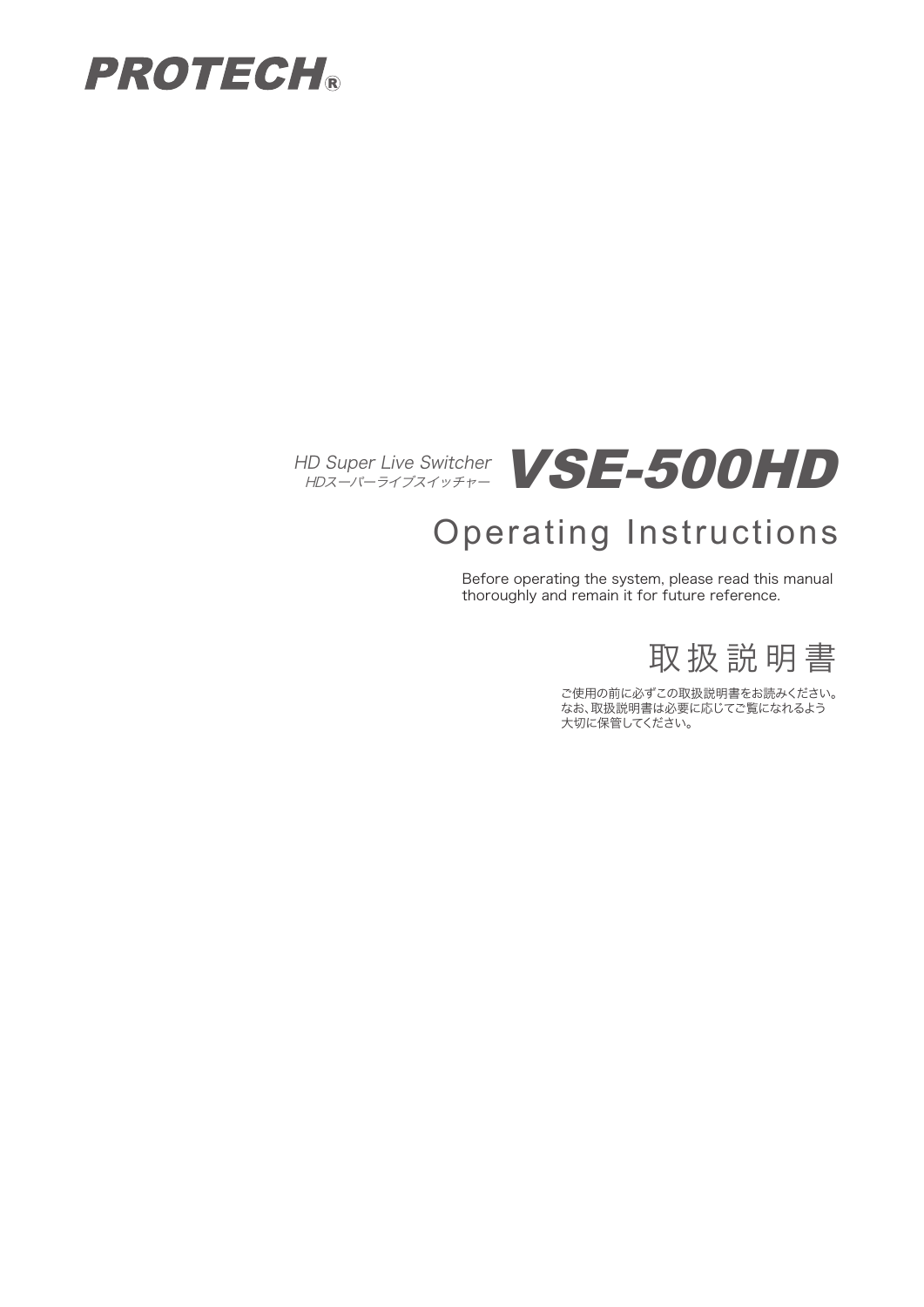PROTECH accept no liability whatever for incidental damages arising out of the use or inability to use the product, including, but not limited to, corruption or loss of data, lost business revenue or suspension of business operations.

この製品の使用、または使用不能から生ずる付随的な損害(情報内容の変化・消失、事業利益の損失、事業の中断など)に関して、当社は 責任を負いかねますのであらかじめご了承ください。

PROTECH accept no liability whatever for damages arising from improper use not conforming to the instructions in the instruction manuals.

取扱説明書の記載内容を守らないこと、あるいは取扱説明書の記載内容の誤記、等により生じた損害に関して、当社は責任を負いかね ますのであらかじめご了承ください。

To ensure proper usage, be sure to read the Safety Precautions thoroughly before using the product. Always keep this manual available for future reference. ご使用の前に、この『安全上の注意』をよくお読みのうえ、正しくお使いください。 また、お読みになった後は、大切に保管してください。

Be sure to follow the safety information to prevent injury to the user and other persons, as well as damage to property.

安全上の注意は、お使いになる人や、他の人への危害、財産への損害を未然に防ぐための内容になっていますので、必ずお守りください。

The following descrives the meaning of safety symbols and signal words. 表示と図記号の意味は次のようになっています。

Warning<br>警告 /!`

Indicates a potentialy hazardous operation that could result in death or serious injury to the user. "取扱いを誤った場合、使用者が死亡または重傷を負うことが想定されること"を示します。

■If something unusual happens; for example, it emits smoke, an unusual odor or sound, turn the power switch off. ■煙が出ている、変なにおいや音がする等の異常が発生した場合は、電源スイッチを切る!

- ■If it is dropped or subjected to excessive shock or is damaged, turn the power switch off.
- **■本機を落としたり、強い衝撃を与えたり、破損した場合は、電源スイッチを切る!**

■本機の上に水の入った容器、小さな金属物を置かない!

- ■If water or any other fluid enters it, turn the power switch off. ■本機の内部に水などが入った場合は、電源スイッチを切る!
- ■If a foreign body enters it, turn the power switch off. ■本機の内部に異物などが入った場合は、電源スイッチを切る!

※Failing to do so may cause overheating, fire, electric shock, injury or malfunction. ※そのまま使用すると感電・事故を起こす恐れがあります。

■Do not place any containers of fluids or any metal objects on it.

※Contact the shop of purchase or PROTECH Service center. お買い上げの販売店 または PROTECHサービスセンターにご相談ください。

■Do not disassemble, modify or repair it.

発熱や火災、感電など、故障や事故を起こす原因となります

発熱や火災、感電など、故障や事故を起こす原因となります

■水などの液体が使われたり、かかったりする場所で使用しない!

Indicates a potentialy hazardous operation that could result in minor or moderate injury to the user or damage to the property. "取扱いを誤った場合、使用者が傷害を負うことが想定されるか、または、物的損害の発生が想定されること" を示します。

Prohibition

**/\** 

Doing so may cause overheating,fire,electric shock, injury or malfunction. こぼれて、本機内部に入ると、発熱や火災、感電など、故障や事故を起こす恐れがあります。 禁止

Caution 注意



■Do not insert or drop objects into an opening such as vent hole in it. ■機器の開口部から異物を差し込んだり、落としこんだりしない!

Doing so may cause overheating,fire,electric shock, injury or malfunction. 発熱や火災、感電など、故障や事故を起こす原因となります



Keep water away 水ぬれ禁止

■Do not wet it with fluids such as water, perspiration or seawater.<br>■機器が水、汗、海水などの液体で濡れたりしないようにする!

■Do not set up or leave it wherever water or any other fluid is used.

Doing so may cause overheating,fire,electric shock, injury or malfunction. 発熱や火災、感電など、故障や事故を起こす原因となります Take care especially when using in rainy or snowy weather or at the waterside. 雨天、降雪中、海岸、水辺でのご使用は特にご注意ください。



Keep water away 水場禁止



Doing so may cause overheating,fire,electric shock, injury or malfunction. ■本機を分解,改造,修理しない!

Doing so may cause overheating,fire,electric shock, injury or malfunction.

For inspection, overhaul or repair, contact the purchase shop or PROTECH Service center. 点検・整備・修理は、販売店またはPROTECHサポートセンターにご依頼ください。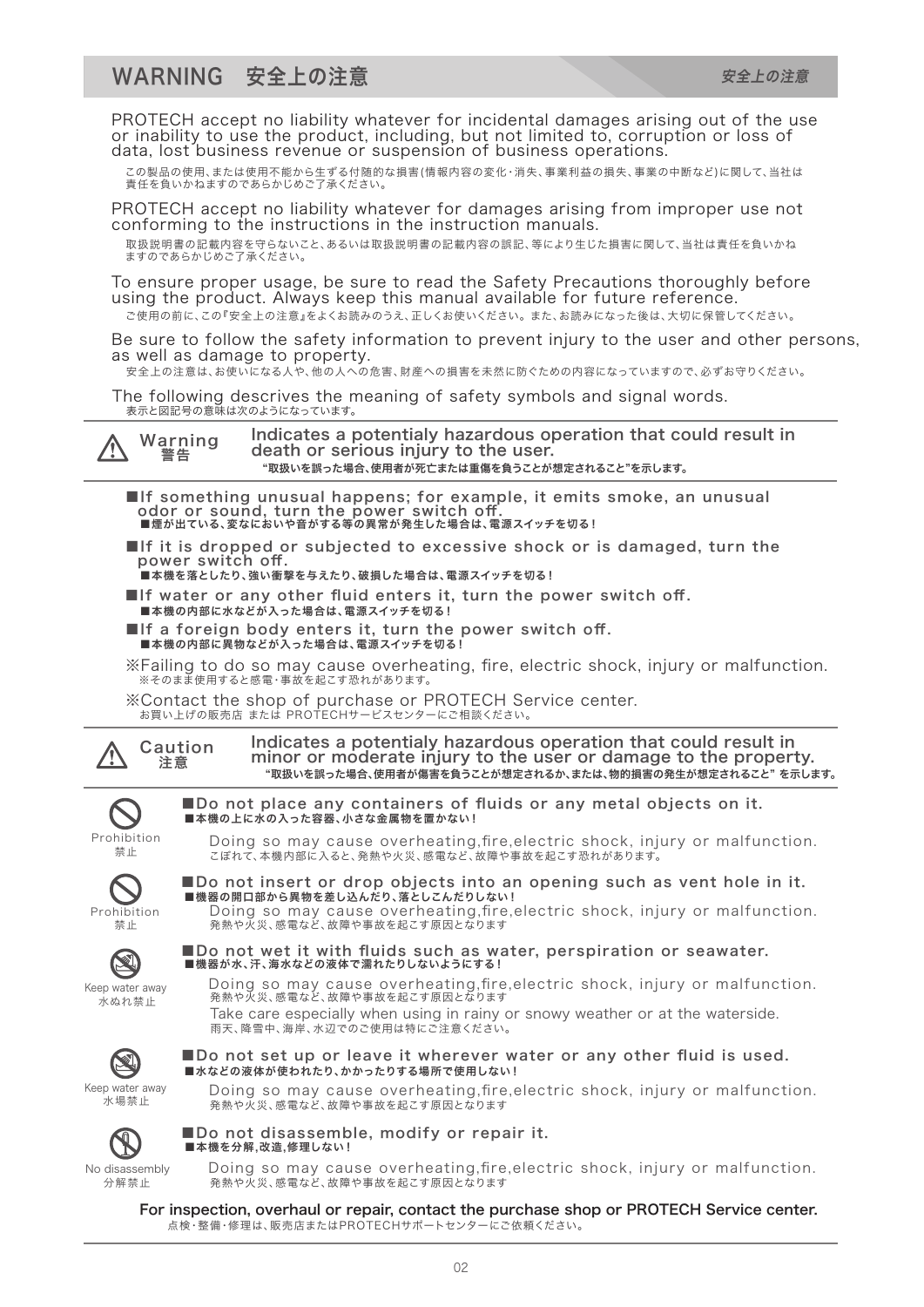# Table of contents

| 各部名称と働き                                         |
|-------------------------------------------------|
| Control panel manufactured and a 4<br>コントロールパネル |
| リアパネル(コネクタパネル)                                  |
| 接続方法                                            |
| 設定                                              |
| <b>Operation</b><br>操作                          |
| マルチカメラシステムの接続例                                  |
| 1人2カメシステムの接続例                                   |
| 外形寸法図                                           |
| <b>Specifications</b><br>仕様                     |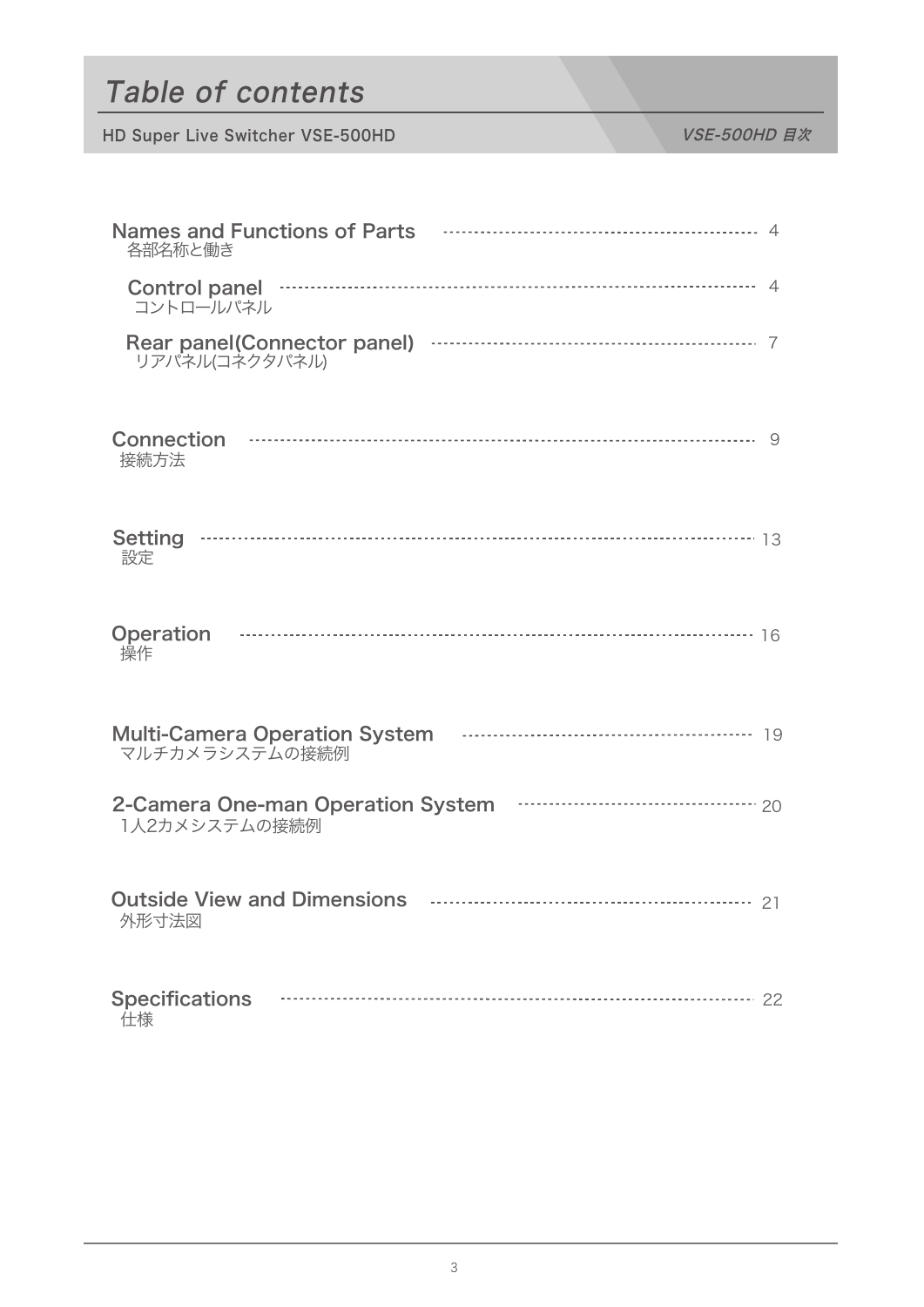## Names and Functions of Parts

### HD Super Live Switcher VSE-500HD VSE-500HD VSE-500HD 各部名称と働き

### Control panel 2008 - コントロールパネル アクセストロールパネル こうしゅうしゅう コントロールパネル



POWER ON/OFF switch 電源ON/OFFスイッチ

> Turns on/off the power supplied to the DC 12V IN connector on the rear panel.

DC 12V 入力から供給された電源を ON/OFF します。

FS ON/OFF switch

フレームシンクロナイザーON/OFFスイッチ

Turns on/off the internal frame syncronizer.

フレームシンクロナイザー(FS)を ON/OFF します。

### MIX/WIPE select buttons

MIX(オーバーラップ)/WIPE(ワイプ)選択スイッチ

Selects the transition effect, MIX or WIPE. The selected button lights yellow. Pressing the WIPE button displays the WIPE PATTERN(WIPE SET MENU) on the LCD.

トランジッションエフェクト、MIX(オーバーラップ)またはWIPE(ワイプ)を選択します。スイッチを押すとLEDが黄色に点灯 します。 WIPEスイッチを押すとWIPE PATTERN(WIPE SET MENU)表示LCDにワイプパターンが表示されます。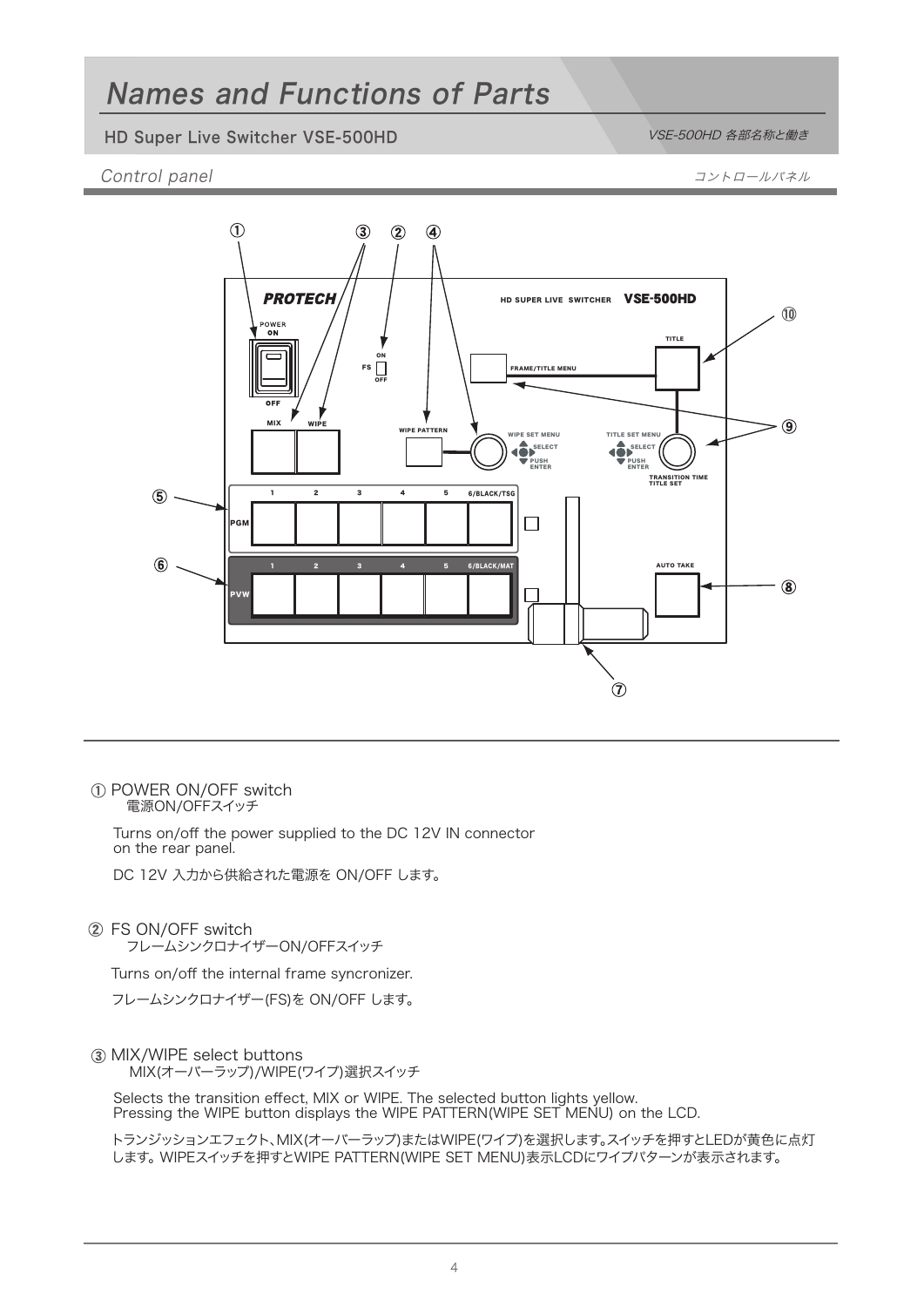HD Super Live Switcher VSE-500HD

VSE-500HD 各部名称と働き

Control panel コントロールパネル

WIPE SET MENU SELECT/ENTER joystick and WIPE PATTERN/MENU display ワイプセットメニュー選択/設定ジョイスティック / ワイプパターン/メニュー表示LCD

The joystick and the display can work when the WIPE select button is ON. The selected pattern and the setting menu item are displayed on the WIPE PATTERN display. The joystick selects a wipe effect pattern and the setting menu item. The effect pattern is selectable from 11 patterns. The wipe direction and softness(blur) are selectable.

The border ON/OFF, color, width, and softness(blur)are selectable.

ワイプスイッチが ON のときのみ操作できます。

ジョイスティックでワイプセットメニューを選択/設定します。

LCDにワイプパターン、メニューが表示されます。 ワイプパターンは11種類です。 ワイプの方向、ソフト(ボカシ)が選択できます。

ボーダーのON/OFF、色、幅、ソフト(ボカシ)が選択できます。



#### PGM select buttons (1 to 6)

PGM OUT コネクタ(4分配)出力信号1-6選択ボタン

Selects the corresponding assigned video which will be output from the PGM OUT connector. When one of these buttons is pressed and lights red, the video assigned to the buttons is sent to the program output.

PGM OUTコネクタ(4分配)へ出力する信号を、HD-SDI IN 1-5、 6(TITLE IN)コネクタに入力された信号から選択します。 選択されたスイッチの LED が "赤"に点灯し、PGM OUT コネクタ(4分配)へ信号が出力されます。

NOTE : Button 6 can be used as BLACK/TSG button, which selects a video image generated internally by this unit (black matte, color bar, color background).

#### 注意 : ボタン6はブラック、カラー背景またはカラーバー信号を出力することができます。

#### PVW (PREVIEW OUT) select buttons (1 to 6) PVW OUT コネクタ出力信号1-6選択ボタン

Selects the corresponding assigned video which will be output from the PVW OUT connector after next switching transition.

When one of these buttons is pressed and lights yellow, the video assigned to the button is sent to the preview output.

PGM 出力信号へ MIXする信号を、HD-SDI IN 1-5、6(TITLE IN) コネクタに入力された信号から選択/プレビューします。 選択されたスイッチの LED が"黄色"に点灯し、選択された信号が PREVIEW OUT コネクタへ出力されます。

NOTE : Button 6 can be used as BLACK/MAT button, which selects a video image generated internally by this unit (black matte, color bar, color background).

注意 : ボタン6はブラック、カラー背景またはカラーバー信号を出力することができます。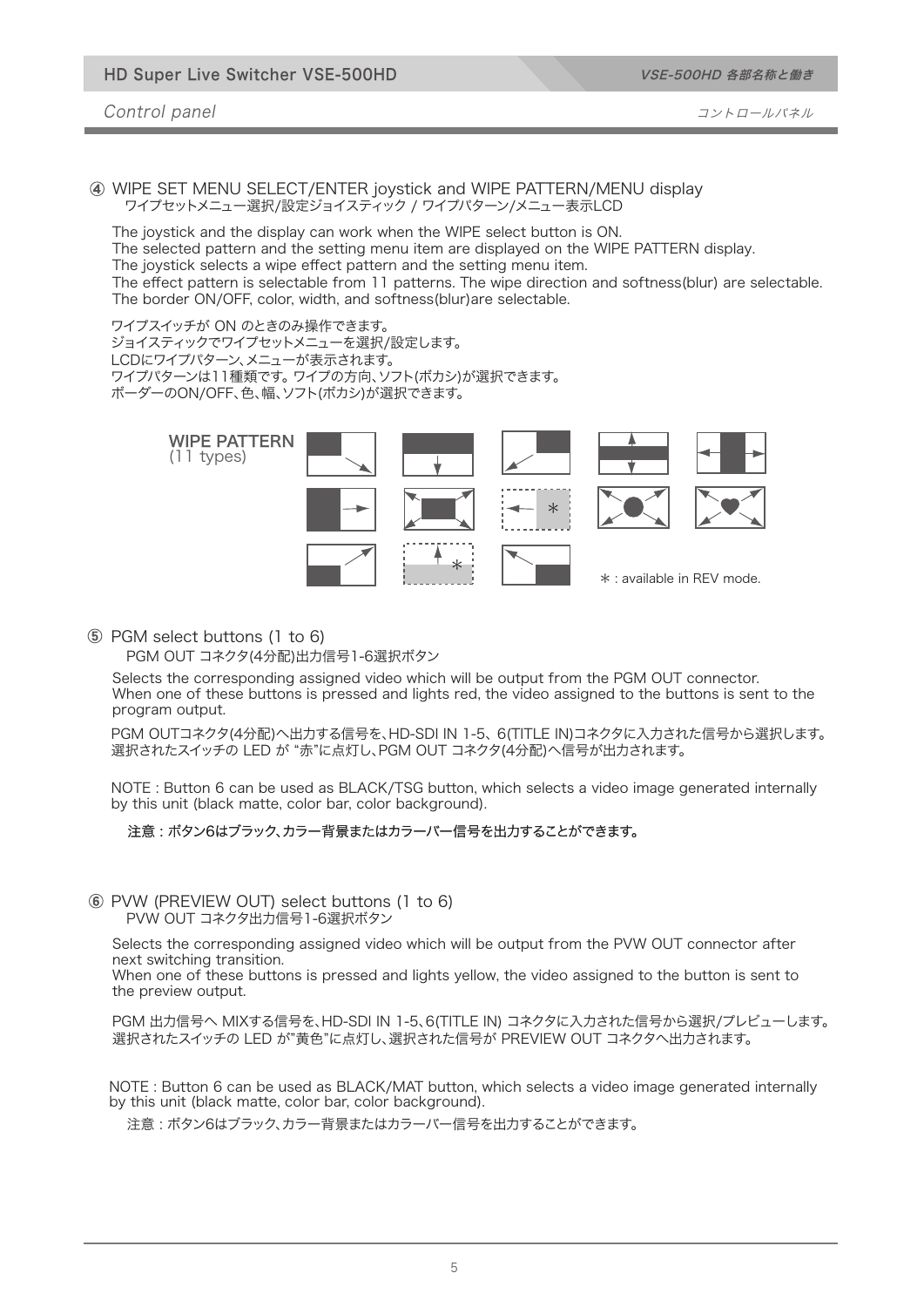#### Control panel 2008 - コントロールパネル

#### Transition lever (Fader Lever)

フェーダーレバー

Executes a transition.

Moving the lever progresses the transition in sync with the lever movement and interchanges the program output video and the PVW selection video with a preset effect.

スイッチング(オーバーラップまたはワイプが選択可)の操作をします。 レバーを引くと(または押すと) PGM OUTの信号 から PREVIEWOUTの信号(MIX 信号)へ、MIX または WIPE の効果によって出力がスイッチングされます。 LEDの点灯でどちらの信号が出力されているかが一目で確認できます。

#### AUTO TAKE Switch

オートテイクスイッチ

Pressing on the button till it lights red carries out an automatic effect transition with a preset effect and a transition time from one video to another video (AUTO TAKE).

Pressing the button by one touch interchanges instantaneously the program output video and the PVW selection video with no added effects (DIRECT CUT).

オートテイクを実行するスイッチです。 キーを長押しするとLED が点灯し、オートテイクを開始します。 メニューで設定したパターン、およびトランジッションタイムでエフェクトが自動的に実行されます。 またこのキーは瞬間的に押すと "ダイレクトカット" が実行されます。

#### TRANSITION TIME/TITLE SET knob(joystick) and FRAME/TITLE MENU display LED トランジッションタイム/タイトルセットツマミ(ジョイスティック)および トランジッションタイム(フレーム数)/タイトルメニュー表示LED

When the AUTO TAKE switch is pressed, the LED displays the transition time for the AUTO TAKE witht he black number of the white background.

When the TITLE switch is pressed, the LED displays the transition time for the TITLE superimposing with the white number of the black background.

By rotating of the knob(Joystick) set the transition time from o frame to 200 frames for the AUTO TAKE operation and the title superimposing.

The frame value is displayed on the FRAME/TITLE MENU display.

トランジッションタイムのフレーム数表示LCDは、AUTO TAKE スイッチを押すとオートテイクのトランジッションタイム を白背景の黒数字で表示します。

TITLE スイッチを押すとタイトルのスーパーインポーズ(フェードイン)のトランジッションタイムを黒背景の白数字で表示 します。

ジョイスティックのツマミを回してオートテイクのエフェクトのトランジッションタイムおよびタイトルのスーパーインポーズ (フェードイン)のトランジッションタイムを設定します。 トランジッションタイムは、0 フレームから 200 フレームまでの範囲 で設定できます。

#### 10 TITLE Switch タイトルスイッチ

Pressing the button by one touch, lighting it red, carries out instntaneously the title superimposing. Pressing on the button, lighting it red, carries out the title superimposing with a preset transition time. While the LED lighting on, pressing on the button fades out the title with a preset transition time.

キーを瞬間的に押すと すぐにスーパーインポーズされます。 またキーを長押しするとLED が点灯し、タイトルをスーパーインポーズします。設定したトランジッションタイムで フェードインします。 また、LEDが点灯しているときにキーを長押しすると、設定したトランジッションタイムでフェードアウトします。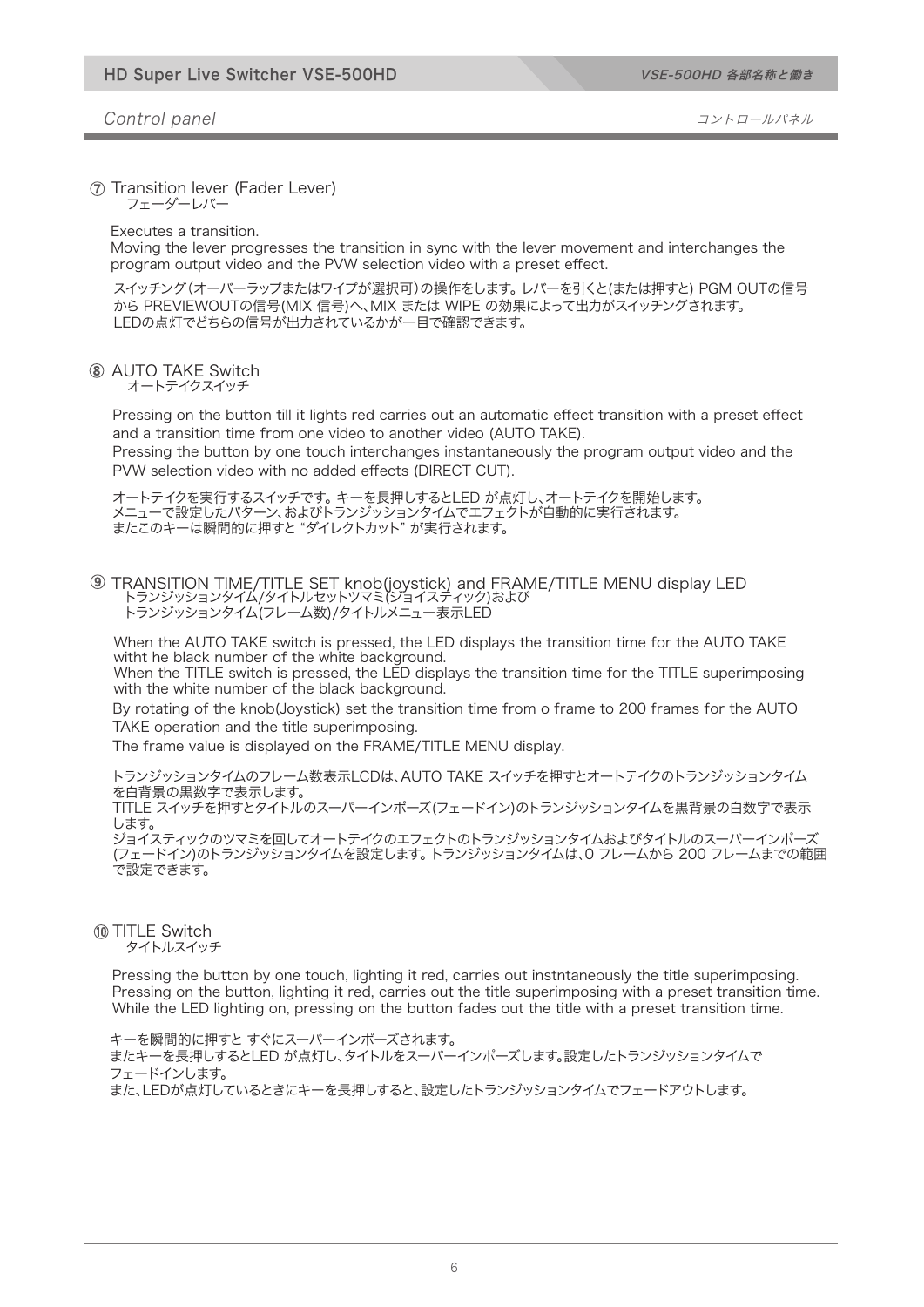Rear panel (Connector panel) and the state of the state of the state of the state of the state of the state of the state of the state of the state of the state of the state of the state of the state of the state of the sta



HD-SDI IN 1 to 5 connectors (BNC) HD-SDI 入力 コネクタ 1-5

Input the HD-SDI signals.

HD-SDI 信号を入力します。

HD-SDI OUT 1 to 5 connectors (BNC) HD-SDI 出力 コネクタ 1-5

Outputs the HD-SDI signals. The output signals are the through out signals input from the HD-SDI IN connectors. HD-SDI 信号を出力します。 出力はそれぞれ HD-SDI IN コネクタ入力信号のスルーアウトです。

**3 TITLE IN connector (BNC)** TITLE信号 入力 コネクタ

Input the HD-SDI signal for the superimposing of a title image. Used as the HD-SDI IN 6 connector.

TITLE 信号を入力します。 HD-SDI 入力 6 として使用できます。

TITLE OUT connector (BNC) TITLE信号 出力 コネクタ

Outputs the HD-SDI signal for the superimposing of a title image. Used as the HD-SDI OUT 6 connector.

TITLE 信号を出力します。 出力される信号は TITLE IN コネクタに入力された信号のスルーアウトです。

PGM OUT 1 to 4 connectors (4 outputs) (BNC) プログラム信号 出力 コネクタ (4出力)

Outputs the program output signals which are selected by the PGM 1 to 6 select buttons.

プログラム 信号(映像のみ)を出力します。 出力信号は HD-SDI IN コネクタに入力され、PGM 1 to 6 スイッチで選択された信号です。

PREVIEW OUT connector (BNC) プレビュー出力 コネクタ

Outputs the preview output signal which is selected by the PVW 1 to 6 select button.

MIXする信号をプレビューするために出力します。 出力は PVW 1 to 6 スイッチで選択され、LEDが黄色に点灯している信号です。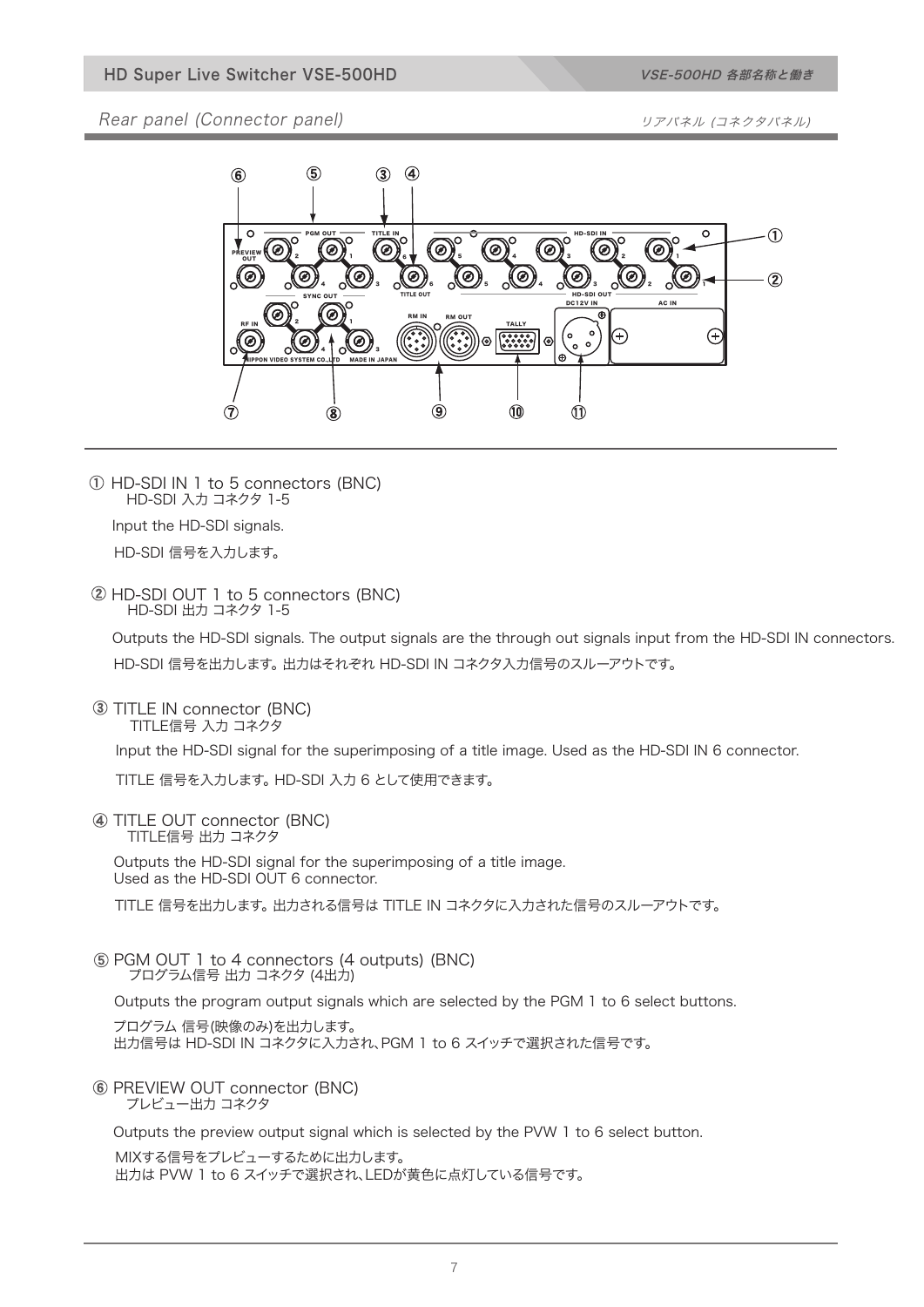Rear panel (Connector panel) and the state of the state of the state of the state of the state of the state of the state of the state of the state of the state of the state of the state of the state of the state of the sta

RF IN connector (BNC) リファレンス信号 入力 コネクタ

Input a reference (GENLOCK) signal.

リファレンス信号を外部から入力します。

### SYNC OUT connectors (BNC)

シンクロ 出力 (リファレンス信号 出力) コネクタ

### Outputs the reference signals generated the internal generator.

リファレンス信号を出力します。

## RM IN/OUT connector (8-pin)

リモートコントロール信号 入力/出力 コネクタ

Input a remote control signal and outputs the remote control signal.

リモートコントロール信号を入力/出力します。



TALLY out connector (HD D-sub 15-pin) タリー信号 出力 コネクタ

Outputs the tally signal.

R TALLY 1 to 5 : open=OFF, GND=ON G TALLY 1 to 5 : open=OFF, GND=ON

タリー信号を出力します。

#### TALLY out connector (HD D-sub 15-pin) Pin assignment

| <b>TALLY</b><br>R<br>2<br>3<br>4<br>5<br>TAI I Y <i>?</i><br>R<br>TAI I Y 3<br>к<br>TAI I Y 4<br>R<br>TAI I Y 5<br>R<br>6<br><b>TALLY</b><br>G<br>7<br>TAI IY <sub>2</sub><br>G<br>8<br>$G$ TAI I Y 3<br>9<br>G TAI I Y 4<br>GND<br>+12V OUT (max.400mA)<br>G TAI I Y 5<br>2<br>13<br>TAI I Y<br>G<br>ΙF<br><b>TALLY</b><br>ΠF<br>4<br>R<br>15<br>GND |
|-------------------------------------------------------------------------------------------------------------------------------------------------------------------------------------------------------------------------------------------------------------------------------------------------------------------------------------------------------|
|-------------------------------------------------------------------------------------------------------------------------------------------------------------------------------------------------------------------------------------------------------------------------------------------------------------------------------------------------------|

DC 12V IN connector (XLR 4-pin) DC 12V 電源コネクタ

Connect to a DC 12 V power supply.

DC 12V電源を接続します。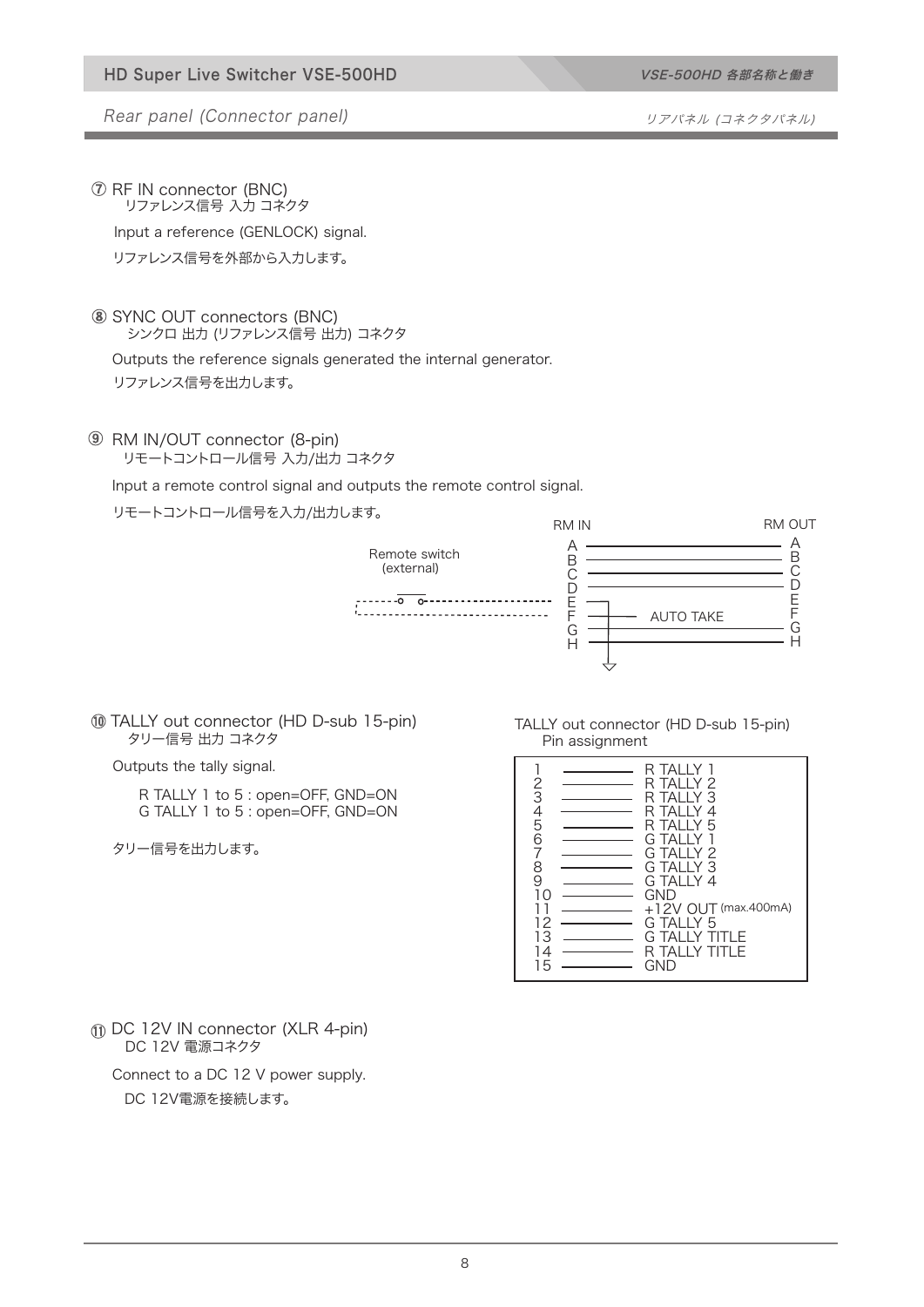## Connection

HD Super Live Switcher VSE-500HD VSE-500HD VSE-500HD 按続方法

## A Make sure to turn off the POWER switch of each unit before connecting. 接続する前に必ず各機器の電源スイッチを OFFにしてください。

### HD-SDI signal connection and the state of the state of the HD-SDI 信号の接続

Connect the HD-SDI signals from cameras, base stations, etc. to the HD-SDI IN 1 to 6 connectors with *1* by BNC cables.



HD-SDI IN 1~6 へ、カメラまたはベースステーションからBNCケーブルで接続します。

*2* Connect the HD-SDI OUT 1 to 6 connectors to a monitor, a VTR, etc. with BNC cables.

入力したHD-SDI 信号を出力する場合は、入力したコネクタに従って、HD-SDI OUT 1~6 コネクタへBNCケーブルで 接続します。

*3* The TITLE IN/OUT connectors are used as the HD-SDI IN/OUT 6 connectors.

TITLE IN/TITLE OUTコネクタは、HD-SDI IN/OUT 6 コネクタとして使用できます。

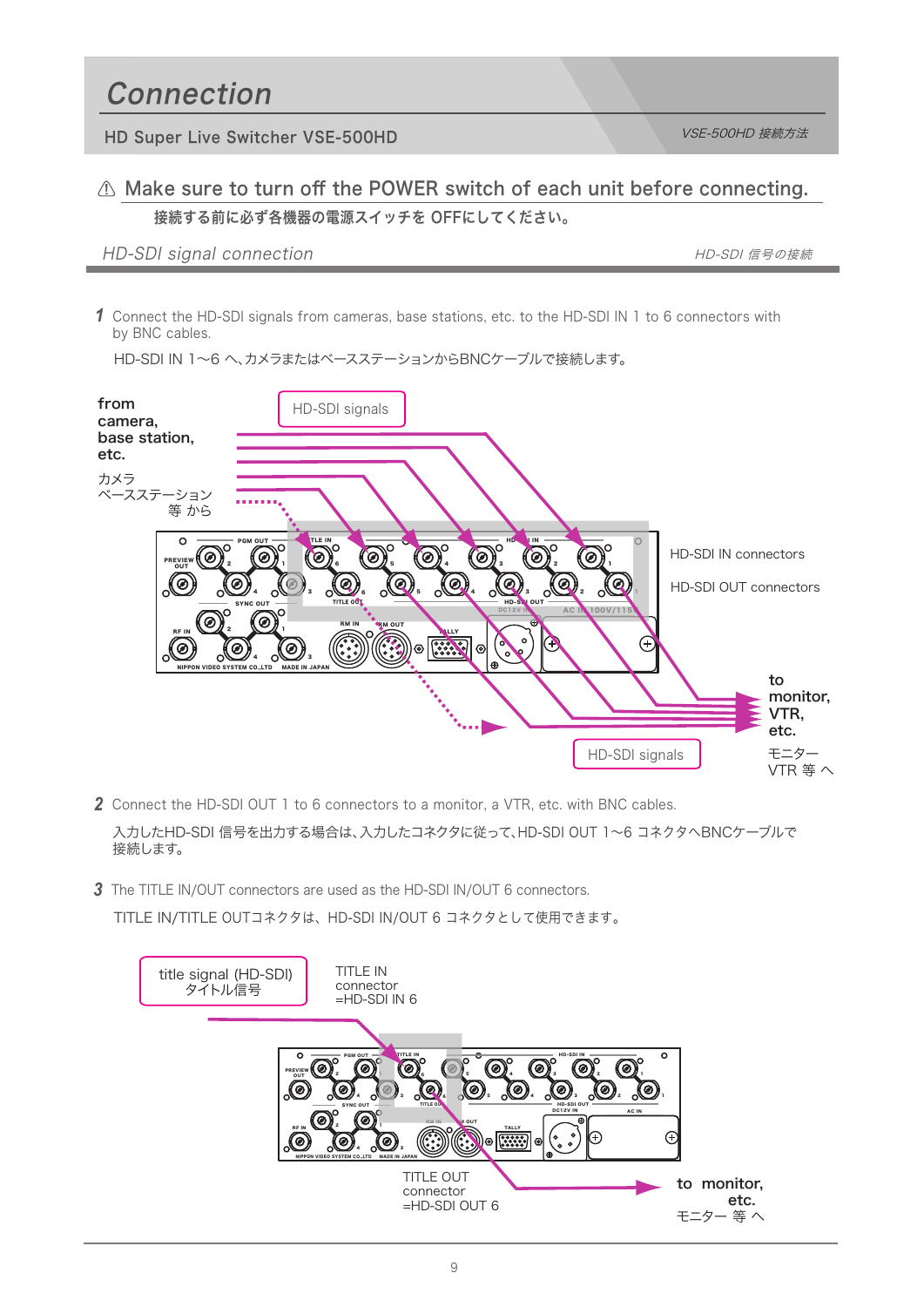#### Switching signal connection **National State of The Switching State of The Switching** スイッチング 信号の接続

*1* Connect the HD-SDI signals from a camera, a base station, etc. to the HD-SDI IN 1 to 6 connectors with BNC cables.

HD-SDI IN 1~ 6 コネクタへカメラ、ベースステーション等から HD-SDI 信号を接続します。



- プログラム映像出力をモニター、レコーディングする場合は、PGM OUT 1~4コネクタ(4出力)から、モニター、VTR等へ BNCケーブルで接続します。 2 Connect the PGM OUT 1 to 4 connectors (4 outputs) to a monitor, VTR, etc. with BNC cables.
- Connect the PREVIEW OUT connector to a monitor, etc. with a BNC cable. *3*

ミキシング映像(PREVIEW OUT映像)をモニター/プレビューする場合は、 PREVIEW OUTコネクタから、モニター等へ BNCケーブルで接続します。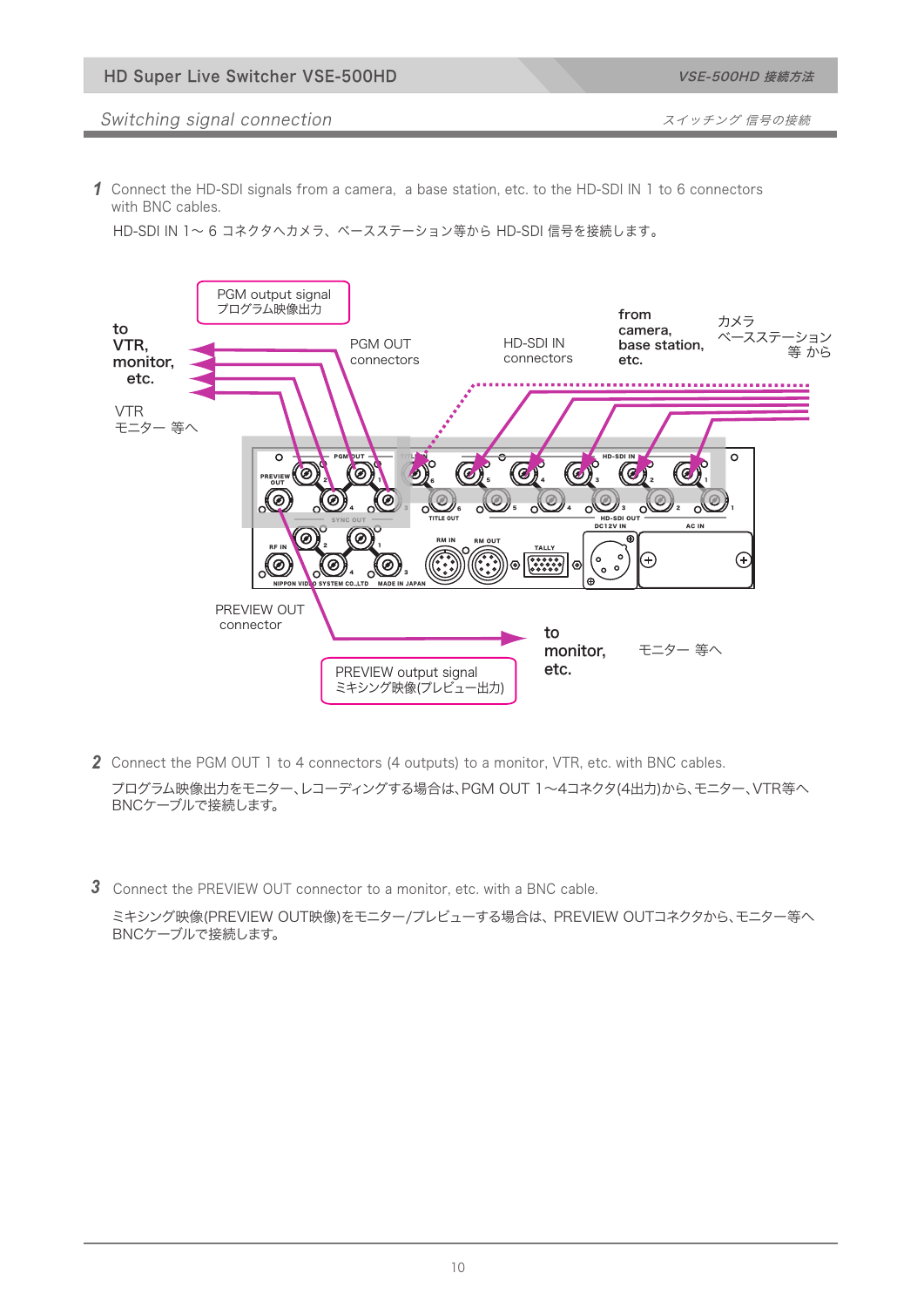Connect the title signal (HD-SDI) from a title signal generator, PC, etc. to the TITLE IN connector with a *1* BNC cable.

タイトル信号を入力する場合は、TITLE IN コネクタへ接続します。



*2* Connect the TITLE OUT connector to a monitor, etc. with a BNC cable.

タイトル信号を出力する場合は、TITLE OUT コネクタへ接続します。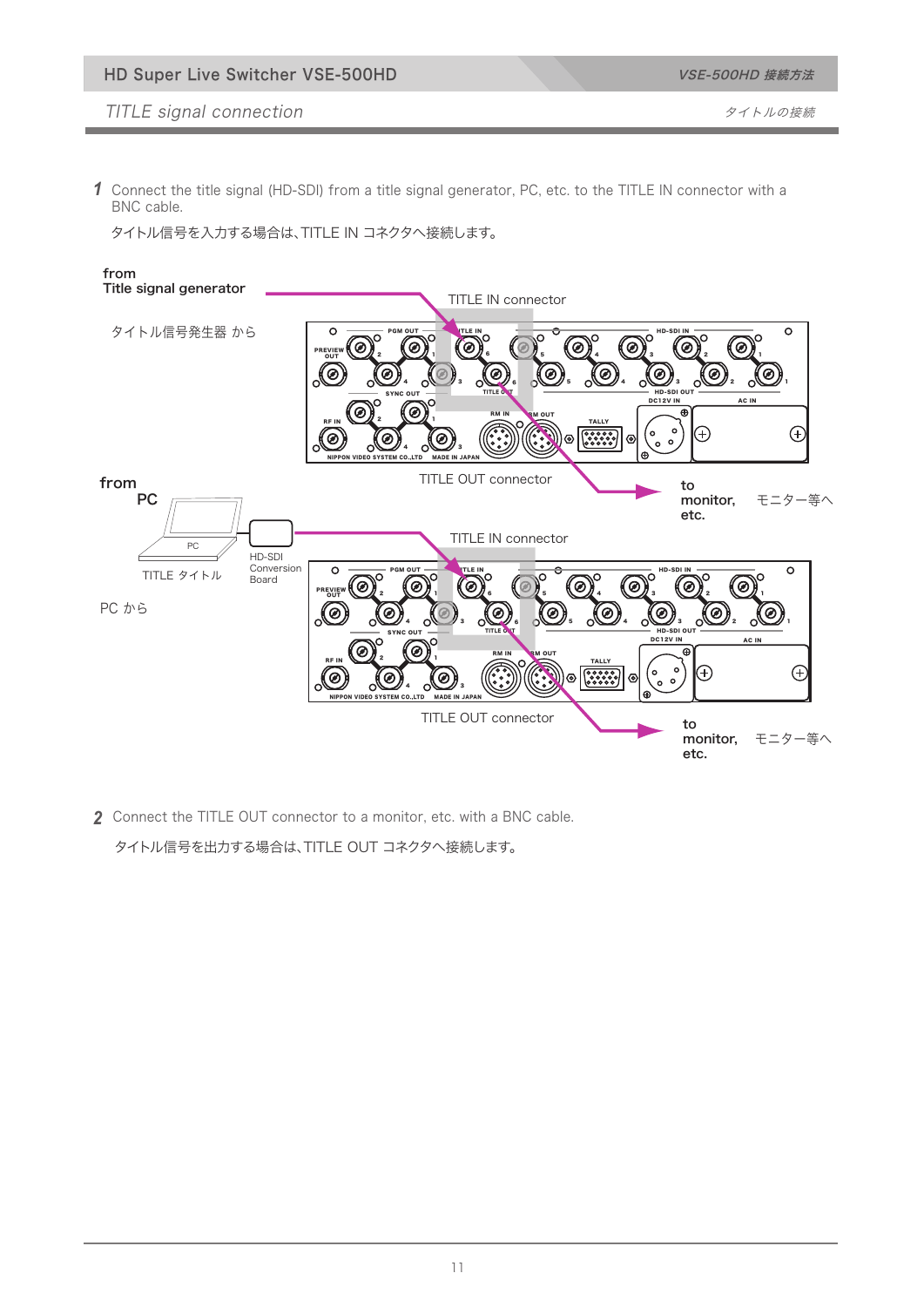### Reference signal connection **connection** and the state of the state of the state of the state of the state of th

Connect the reference (GENLOCK) signal from a reference signal generator to the RF IN connector with *1* a BNC cable.

外部リファレンス信号(GENLOCK)を入力する場合は、RF IN コネクタへ、BNCケーブルで入力します。



RF IN connector

2 Connect the SYNC OUT 1 to 4 connectors to a camera, VTR, etc. with BNC cables.

カメラまたは他の機器へリファレンス信号を出力する場合は、 SYNC OUT 1-4コネクタ( 4出力 )からBNCケーブルで 接続します。

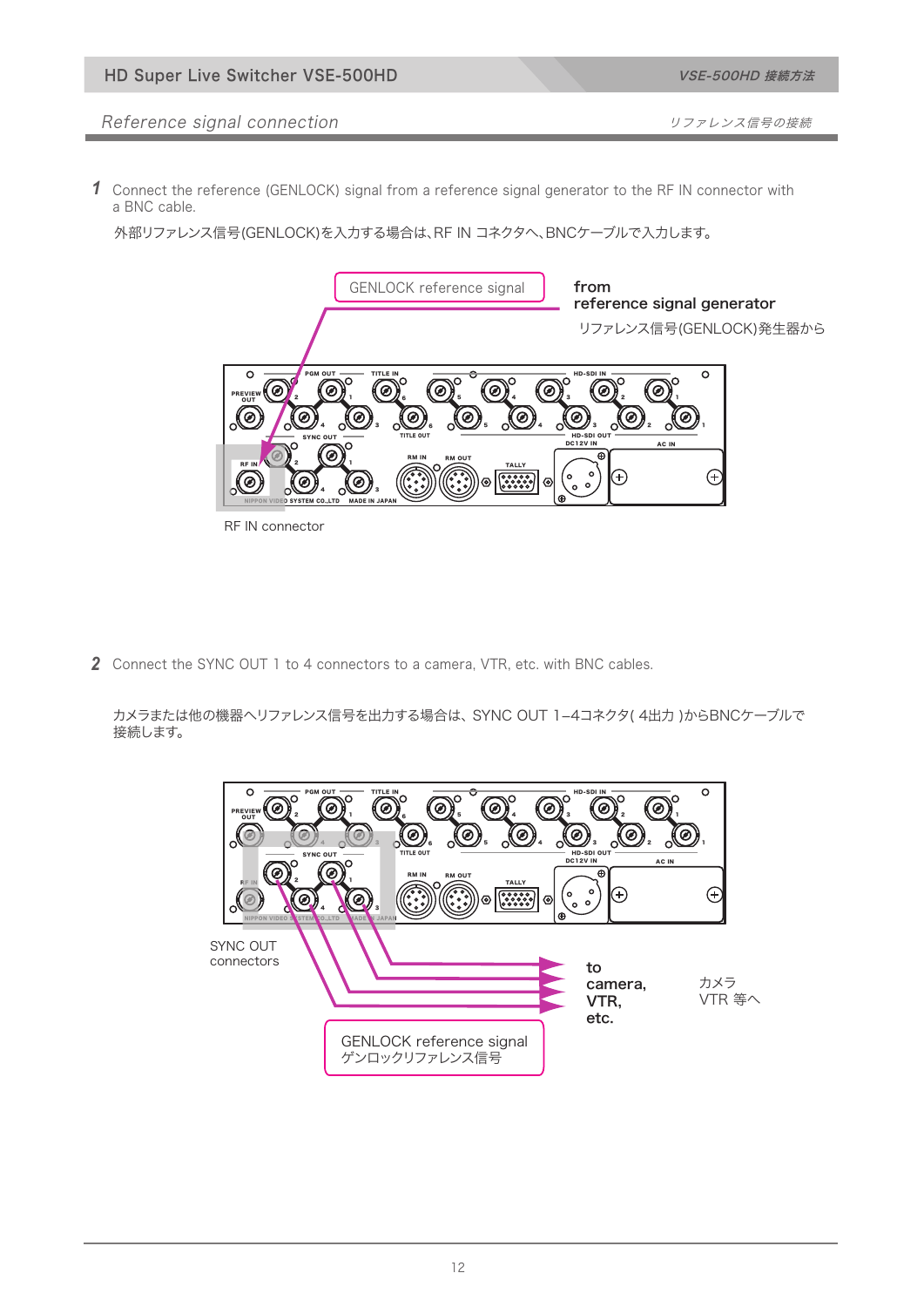# Setting

### HD Super Live Switcher VSE-500HD Notified National State of National State of National State of National State o

#### Background signal setting いちゃく しゅうしゃ しゅうしゃ スペックグラウンドの設定

Background signal setting バックグラウンド(背景)の設定

- (1) Press the 6/BLACK/TSG or 6/BLACK/MAT button, then "XPT6MD" is displayed on the WIPE PATTERN display.
- (1) 6/BLACK/TSG または 6/BLACK/MATスイッチ を押して、 "XPT6MD" をLCDに表示させます。
- (2) Press right or left the joystick and select "BG"(background).
- (2) ジョイスティックを右または左に押して "BG"(バックグラウンド)を選択します。
- (3) Press down the joystick and access to "BG COL" (background color).
- (3) ジョイスティックを下に押して "BG COL"(バックグラウンドの色)に アクセスします。
- (4) Press right or left the joystick and select "HUE", "SAT"(satura tion) or "LUM"(luminance).
- (4) ジョイスティックを右または左に押し て、バックグラウンドの色について 設定項目; HUE(色合い)、SAT (サチュレーション)、LUM(輝度)、 を選択します。
- (5) Rotate the joystick(knob) and adjust/confirm each value.
- (5) ジョイスティックを回して、それぞれ 設定値を入力します。
- (6) Press the 6/BLACK/TSG or 6/BLACK/MAT button, then the display returns to "XPT6MD".
- (6) 6/BLACK/TSG または 6/BLACK/MATスイッチを押すと、 LCDが "XPT6MD" 表示にもどります。
- Press left 左に押す Press down 下に押す Press right 右に押す BG COL HUE 360 BG COL SAT 100 BG COL LUM 100 <LCD display> <Joystick> Rotate 回す Background Color HUE(Hue) 0 to 360 色合い,<br>LUM(Luminance) 0 to 100 明度, LUM(Luminance) 0 to 100 明度,<br>SAT(Saturation) 0 to 100 サチュレーション SAT(Saturation) 0 to 100 6/BLACK/TSG XPT6MD BG 6/BLACK/MAT (1) (2) (3)  $(4)$ (5) 6/BLACK/TSG 6/BLACK/MAT (6) BG COL  $HUE$  0 BG COL SAT 0 BG COL LUM<sub>0</sub> XPT6MD TEST XPT6MD  $OFE$ Color bar is output. (BG off) BLACK MATTE is output. XPT6MD XPT6 HD-SDI IN/OUT 6 TITLE doesn't function WIPE PATTERN display iovstick **PGM ----**PVW
- (7) Press the 6/BLACK/TSG or 6/BLACK/MAT button, and the background signal is output from the PGM OUT or PREVIEW OUT connector. And the background signal is used for the MIX and WIPE switching.
- (7)6/BLACK/TSG、6/BLACK/MATスイッチを押すと、PGM OUT、PREVIEW OUTコネクタに バックグラウンドが 出力されます。 バックグラウンドは、 MIX, WIPE に使用できます。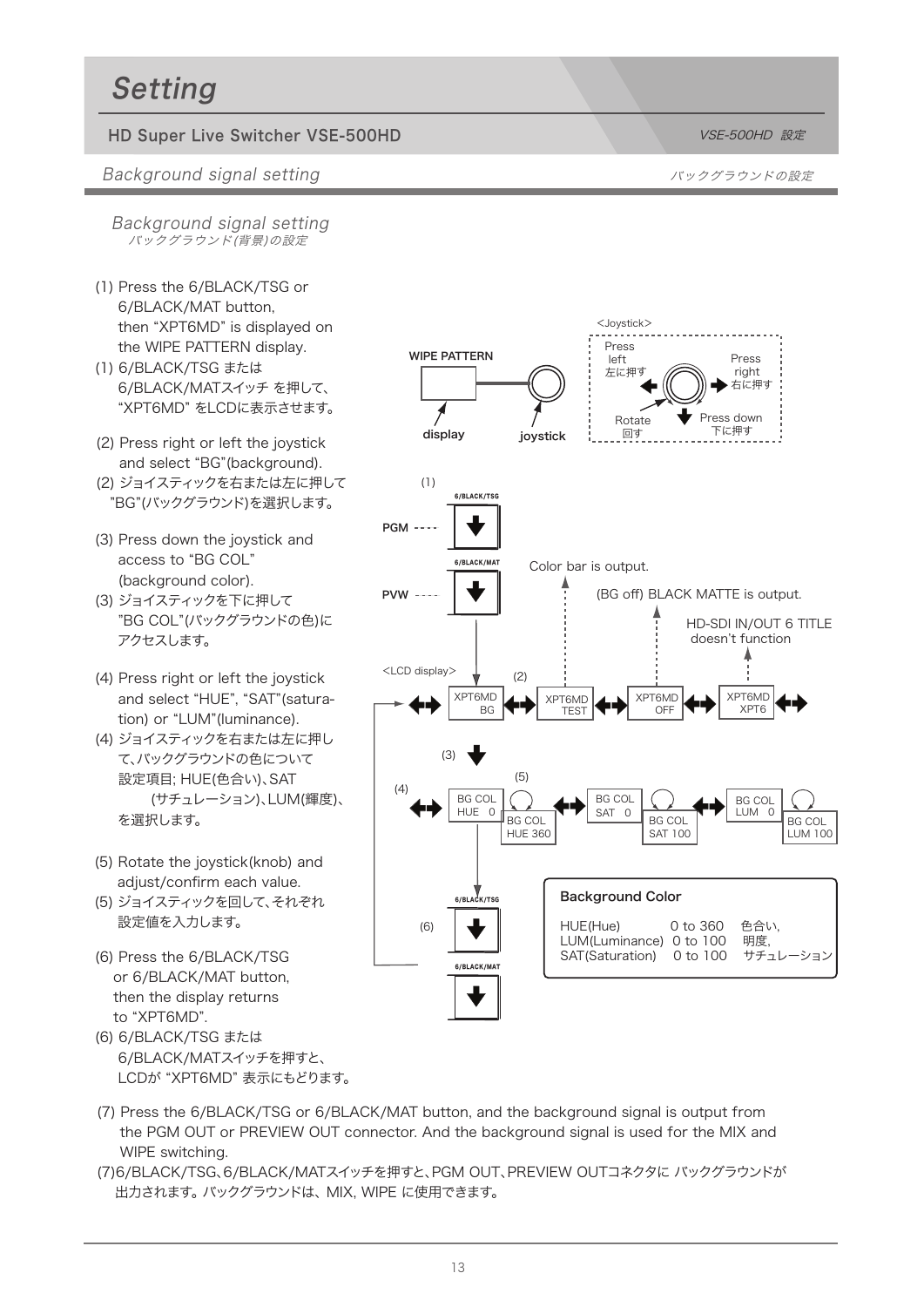#### HD Super Live Switcher VSE-500HD

#### WIPE pattern setting フィブパターンの設定

MIX WIPE

**WIPF** select button and LED







#### WIPE PATTERN SETTING ワイプパターンの設定

Press the WIPE button. The button lights yellow and a wipe pattern is displayed on the WIPE PATTERN display. WIPE ワイプボタンを押すと黄色に点灯し、LEDにワイプパターンが表示されます。

2 Press the joystick right or left and select a desired wipe pattern. ジョイスティックを左右に押して、ワイプパターンを選択します。

display

- Press the joystick down and pressing it right or left select the wipe direction.(NOR, REV or NORREV) ジョイスティックを下に押して、ワイプの方向を選択します。(通常, 逆方向, 通常/逆方向)
- Press the joystick down and pressing it right or left select the wipe softness(WSF), ON or OFF ジョイスティックを下に押して、ワイプのソフトON/OFFを選択します。
- When selecting WSF ON, press the joystick down and select the setting value of the soft width, W 0 to W 100, by rotating the knob.
- ソフトONのとき、ジョイスティックを下に押して、ワイプのソフトの幅(W 0 W100)を設定できます。
- When selecting WSF ON, press the joystick down and the display returns to the wipe pattern display. ソフトONのとき、ジョイスティックを下に押すと、ワイプパターン にもどります。
- When selecting WSF OFF, press the joystick down and pressing it right or left select the border(BD), ON or OFF. ソフトOFFのとき、ジョイスティックを下に押すと、ワイプのボーダーのON/OFFを設定できます。
- When selecting BD OFF, press the joystick down and the display returns to the wipe pattern display.
- ボーダーOFFのとき、ジョイスティックを下に押すと、ワイプパターン にもどります。
- When selecting BD ON, press the joystick down and select the setting value of the border width, W 0 to W 100, by rotating the knob. ボーダーONのとき、ジョイスティックを下に押すと、ワイプのボーダーの幅(W 0 - W100)を設定できます。
- Press the joystick down and pressing it right or left select the border color and rotating the knob select the value, HUE 0 to 360, SAT 0 to 100, LUM 0 to 100. ボーダーの幅を設定後、ジョイスティックを下に押すと、ワイプのボーダーの色を設定できます。 ジョイスティックを左右に押して、SATURATION, HUEを選択して、調節します。
- Press the joystick down and pressing it right or left select the border softness(BSF),ON or OFF. ボーダーの色を設定後、ジョイスティックを下に押すと、ワイプのボーダーのソフトON/OFFを設定します。
- When selecting BSF OFF, press the joystick down and the display returns to the wipe pattern display. ボーダーソフトOFFのとき、ジョイスティックを下に押すと、ワイプパターン にもどります。
- When selecting BSF ON, press the joystick down and select the setting value of the border softness, SFT 0 to 100, by rotating the knob. ボーダーソフトONのとき、ジョイスティックを下に押すと、ボーダーのソフトネス(SFT 0 - 100)を設定できます。
- Press the joystick down and the display returns to the wipe pattern display. 設定後、ジョイスティックを下に押すと、ワイプパターン(1)にもどります。

#### WIPE PATTERN : 11 types

Wipe direction and soft(blur) are selectable. Border ON/OFF, color, width, and

soft(blur) are selectable.

ワイプの方向、ソフト(ボカシ)が選択できます。 ボーダーのON/OFF、色、幅、ソフト(ボカシ)が 選択できます。





\*





#### \* : available in REV mode.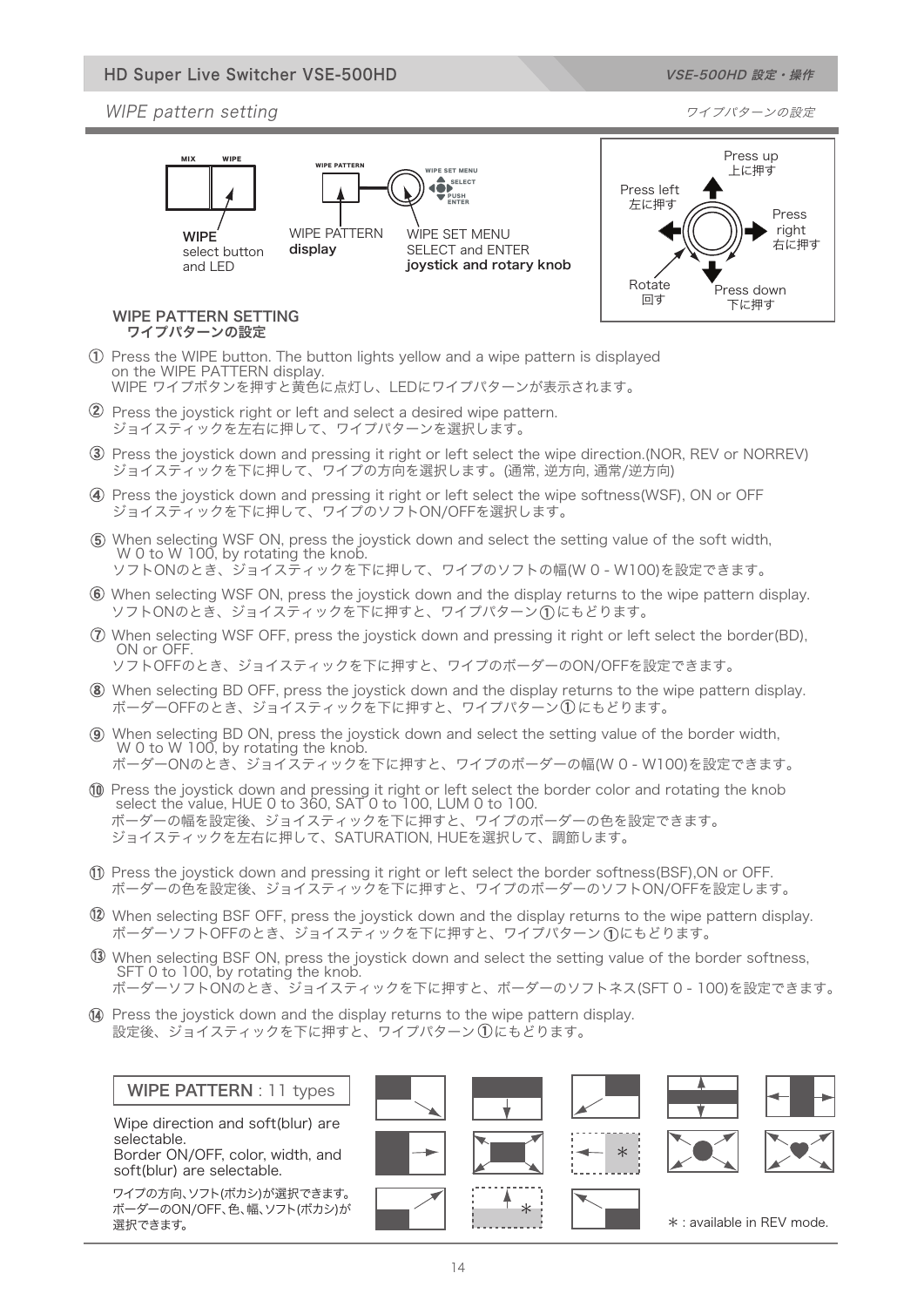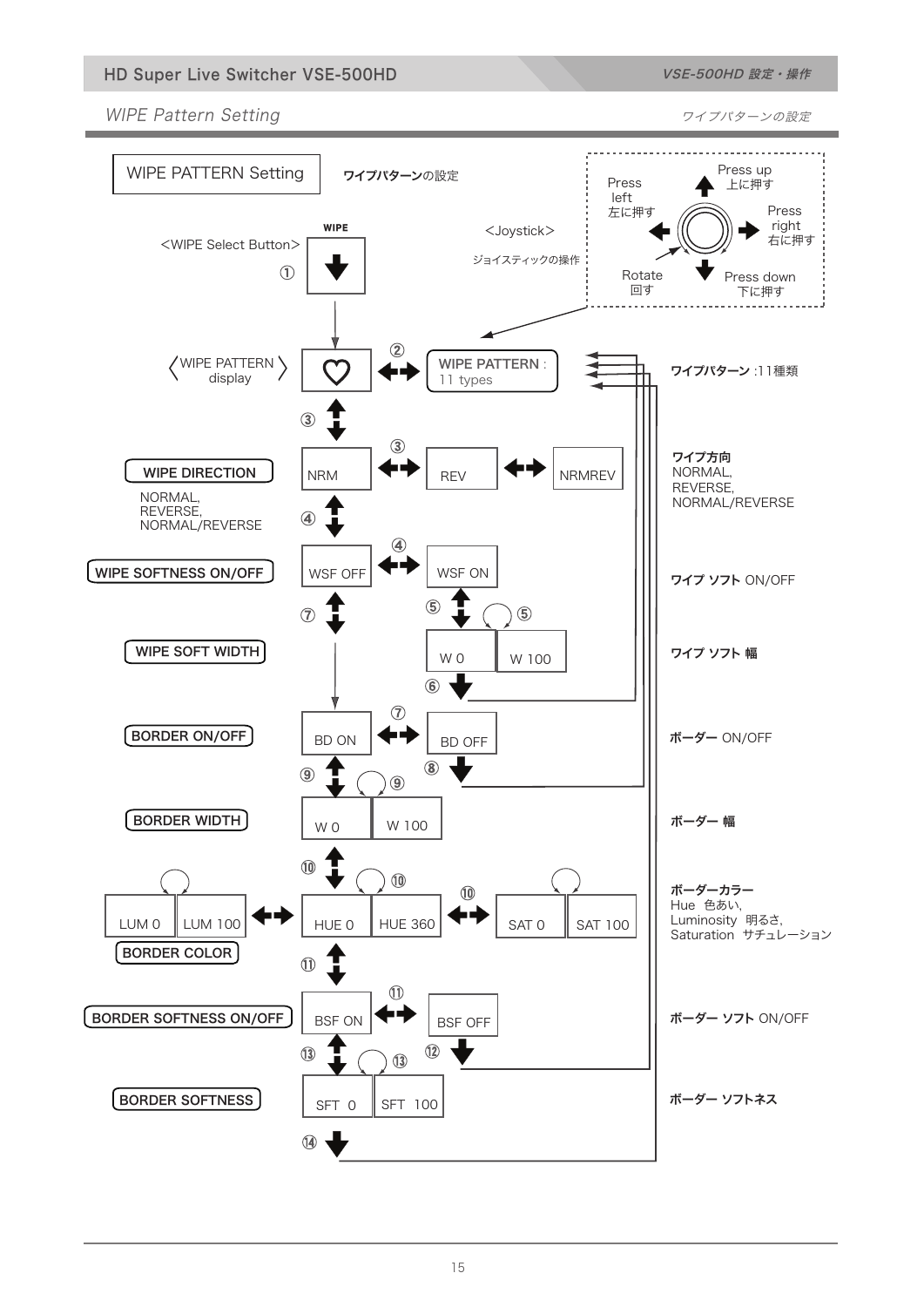# **Operation**

## HD Super Live Switcher VSE-500HD Note of the USE of the USE-500HD 操作

Switching operation スイッチングの操作

#### Switching Operation スイッチングの操作

#### Direct Cut Switching ダイレクトカット

There are two methods of making a cut. 2つの方法があります。

Switching directly by pressing PGM select button

PGMボタンを押して直接切り替える

- $\overline{0}$  Press the PGM select button to select the program output video. 切り替える前のプログラムが出力されています。
- 2 Press the different PGM select button to switch the video. 次に出力したいプログラムの PGMボタンを押すと 次のプログラムに切り替ります。



Ex. The program output signal is changed from PGM 1 video to the video signal assigned to the PGM select button 2.

Selecting the next program output then press the AUTO TAKE button.

次のプログラムを PVWボタンを押して選択し、オートテイクボタンを押して切り替える

AUTO TAKE 2 3 4 5 6/BLACK/TSG Select the next program output by pressing the PVW select button. 次に出力したいプログラムを PVWボタン PGM を押して選択します。 1 2 3 4 5 6/BLACK/MAT  $\Box$ PVW YELLOW (2) press н press button 2 by one touch 2 Press the AUTO TAKE button by 1 2 3 4 5 6/BLACK/TSG one touch. AUTO TAKE This interchanges the program **The State** PGM output video and PVW select video. オートテイクボタンを押すと切り替り 1 2 3 4 5 6/BLACK/MAT ます。  $\Box$ PVW Before the AUTO TAKE button YELLOW is pressed. オートテイクボタンを押す前 1 2 3 4 5 6/BLACK/TSG After the AUTO TAKE button has been pressed. I. AUTO TAKE PGM オートテイクボタンを押した後 2 3 4 5 6/BLACK/MAT  $\Box$ PVW YELLOW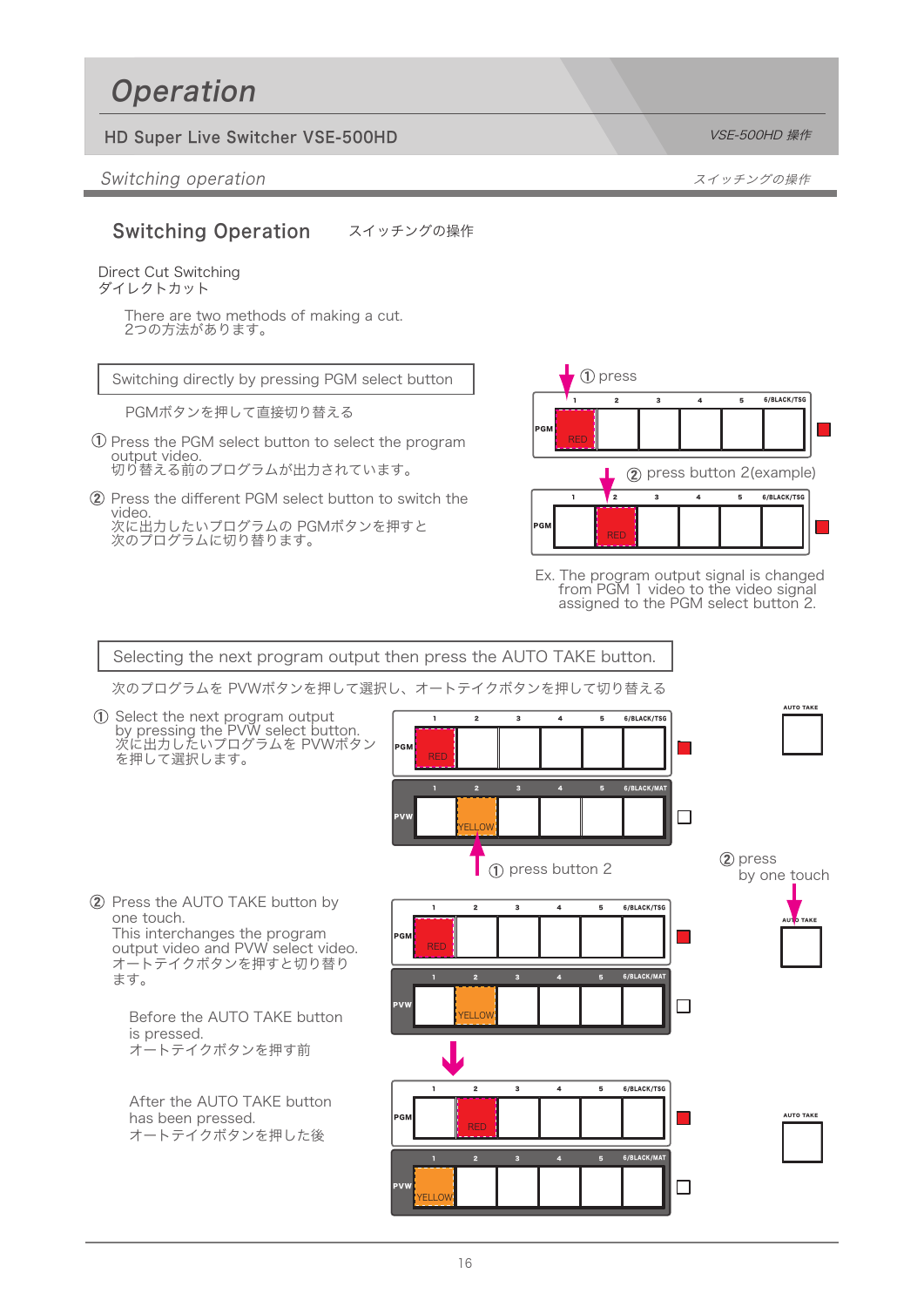#### HD Super Live Switcher VSE-500HD VSE-500HD VSE-500HD 設定・操作

Switching operation スイッチングの操作

Switching with a transition effect

オーバーラップ, ワイプ等の効果によるスイッチング

- Select the transition effect, MIX or WIPE using MIX/WIPE select button. MIX(オーバーラップ)またはWIPE(ワイプ)をMIX/WIPEセレクトボタンで選択します。
- 2 Select the next video to be output using the PVW select button. 切り替える次の映像を PVWセレクトボタンで選択します。
- 3) Press on the AUTO TAKE button or move the transition lever(fader lever) to carry out the transition. 切替えを行います
	- (There are two ways of executing a transition. ) 2つの方法があります。

-1 Automatic execution with the AUTO TAKE button

オートテイクボタンの操作

Press on the AUTO TAKE button.The transition using the preset transition time is automatically carried out showing in the picture. オートテイクボタンを長押しします。設定されたトランジッションタイムで自動的に切り替ります。  $(1 \rightarrow 2 \rightarrow 3)$ 

-2 Manual execution using the transition lever

フェーダーレバーのマニュアル操作

Move the transition lever, pull or push. The transition is progressed in sync with the lever movement showing in the picture.  $(|1 \rightarrow 2 \rightarrow 3|)$ 

フェーダーレバーを操作します。( 引くまたは押す ) フェーダーレバーと同時に映像が切り替っていきます。

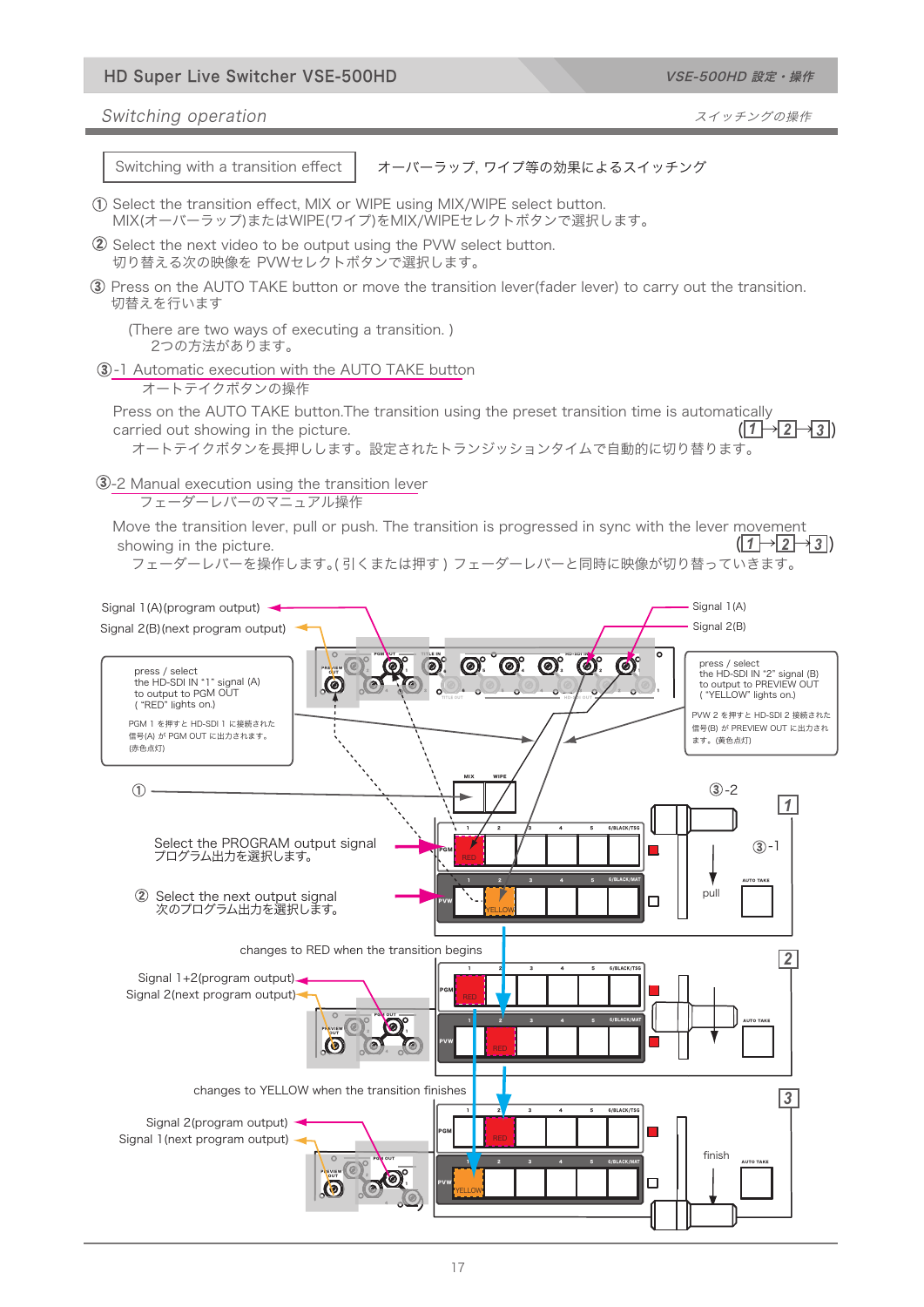VSE-500HD 設定・操作

Switching operation **Substitute in the State of the Switching operation** ミキシング/スイッチング の操作

## Monitoring of switching

スイッチングのモニター

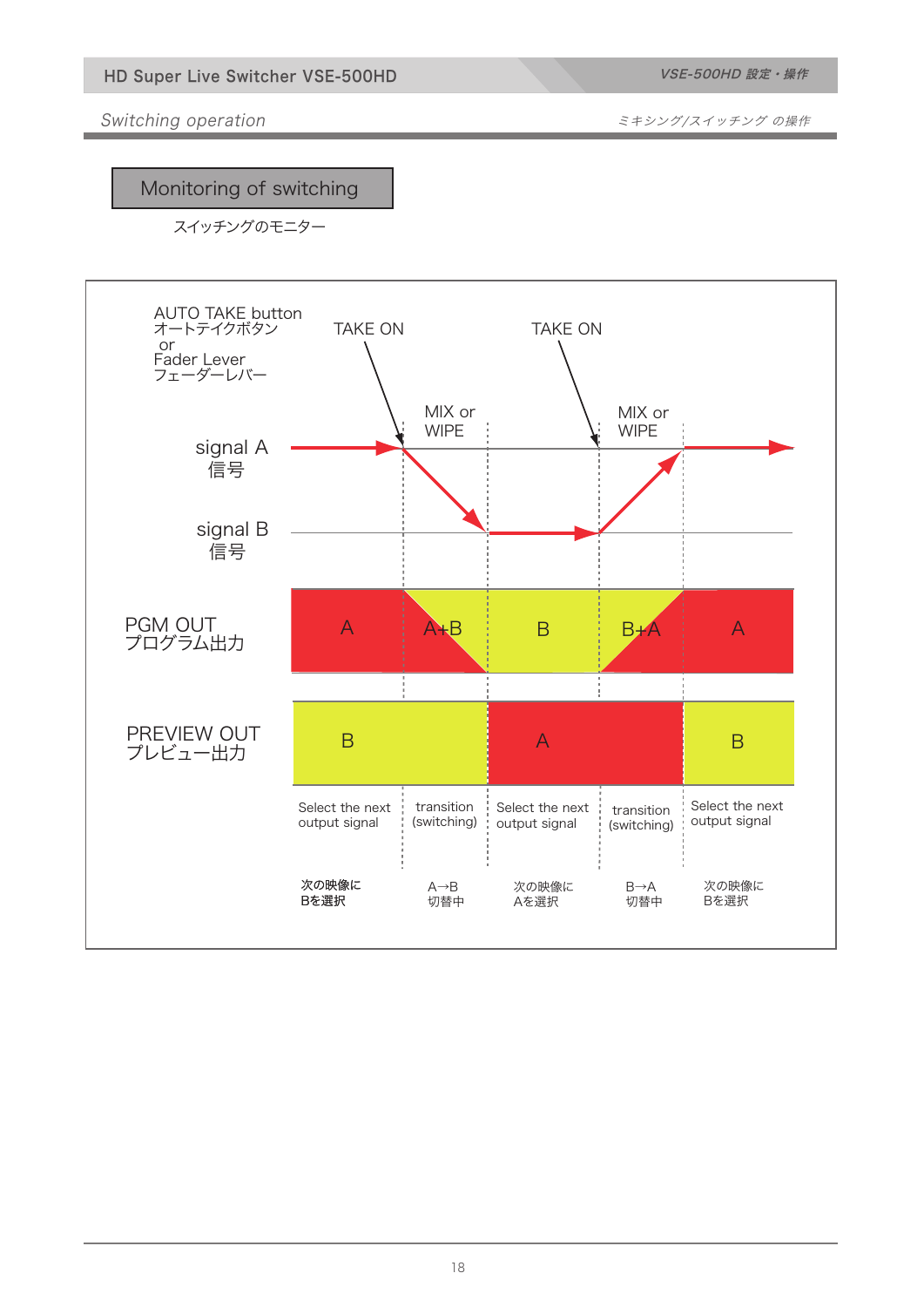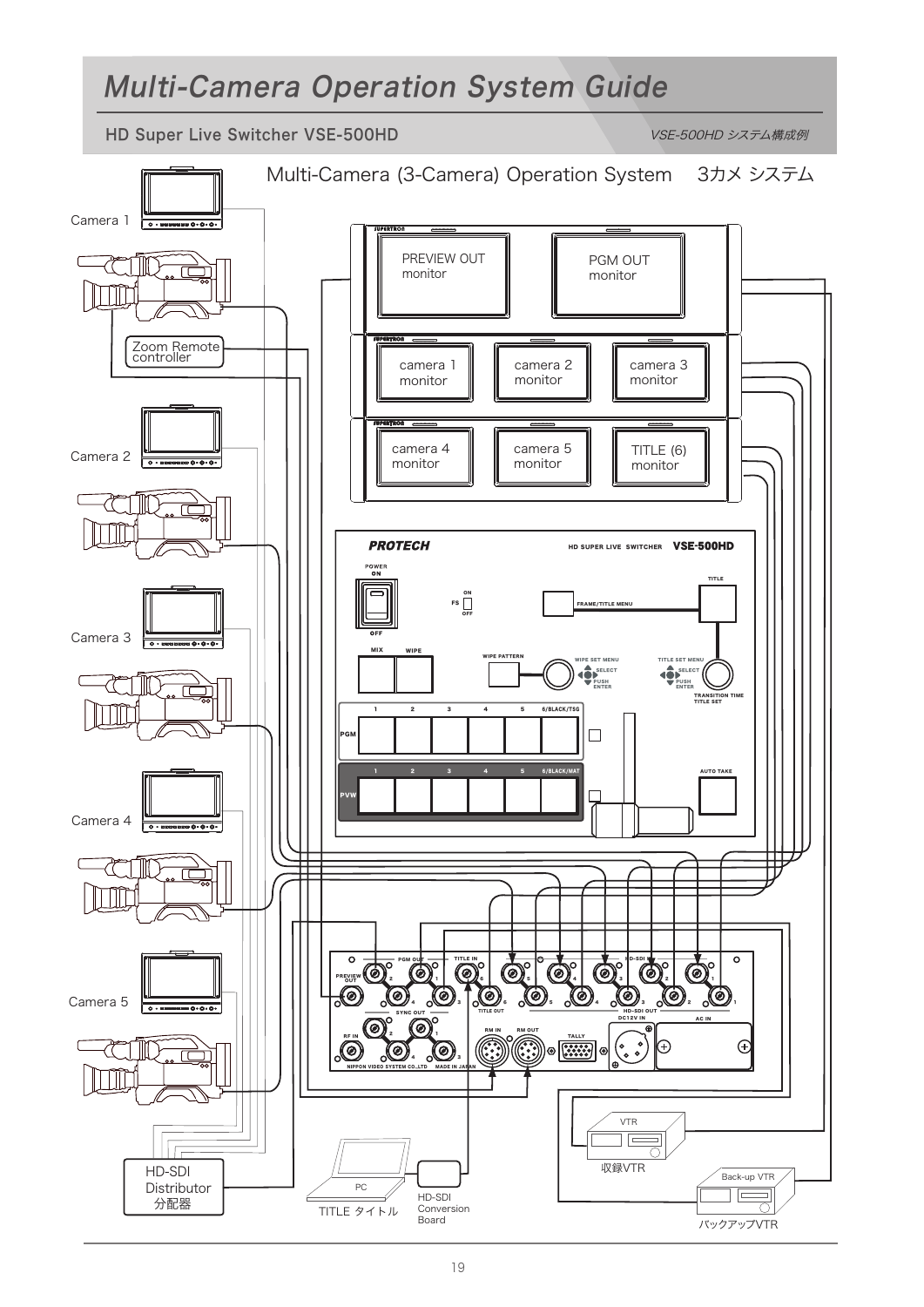# 2-Camera One-man Operation System Guide

HD Super Live Switcher VSE-500HD VSE-500HD VSE-500HD システム構成例

2-Camera One-man Operation System 1人 2カメ システム

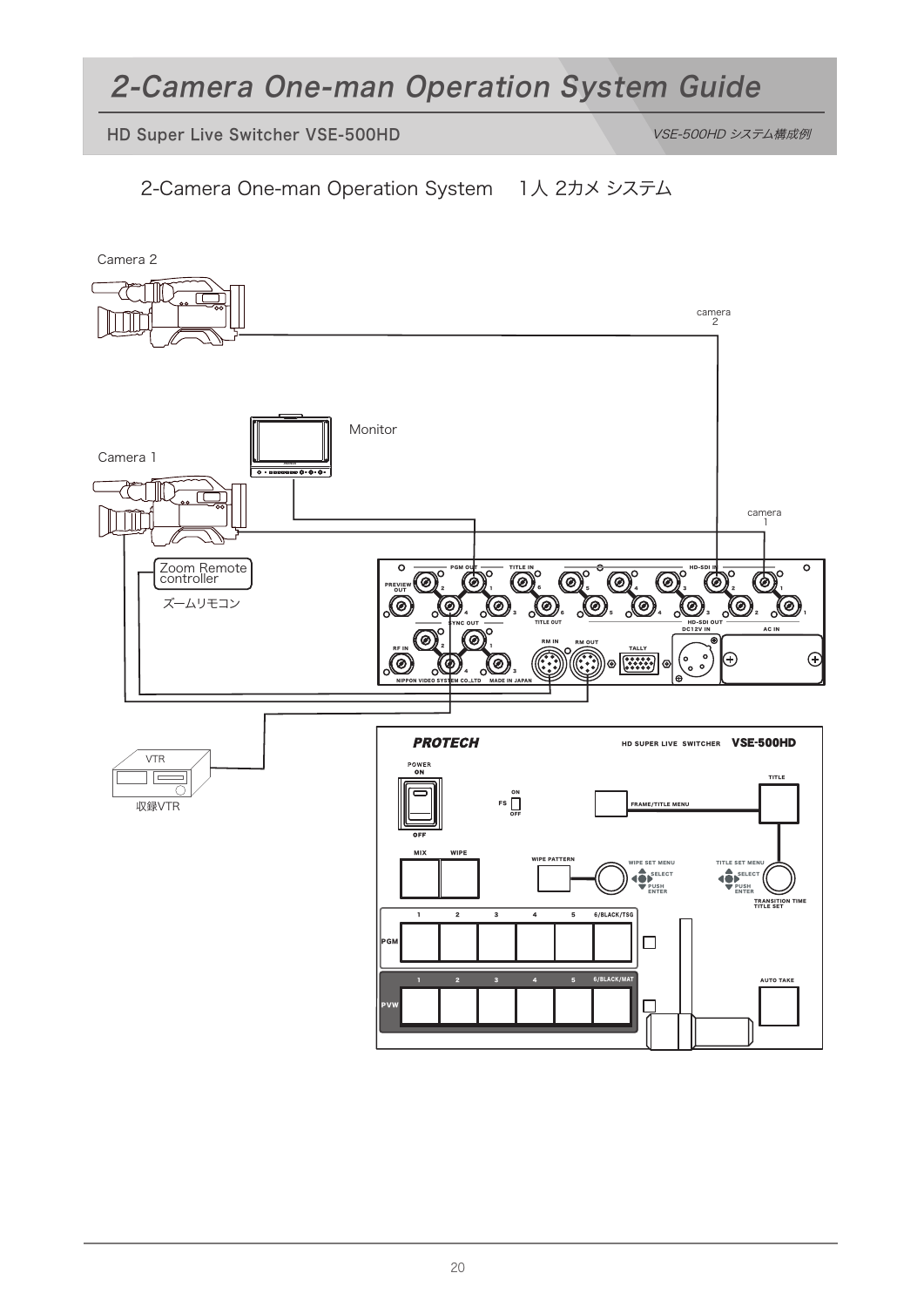HD Super Live Swicher VSE-500HD VSE-500HD VSE-500HD 外形寸法図





外形寸法図(単位:ミリ) Outside dimension (unit: mm)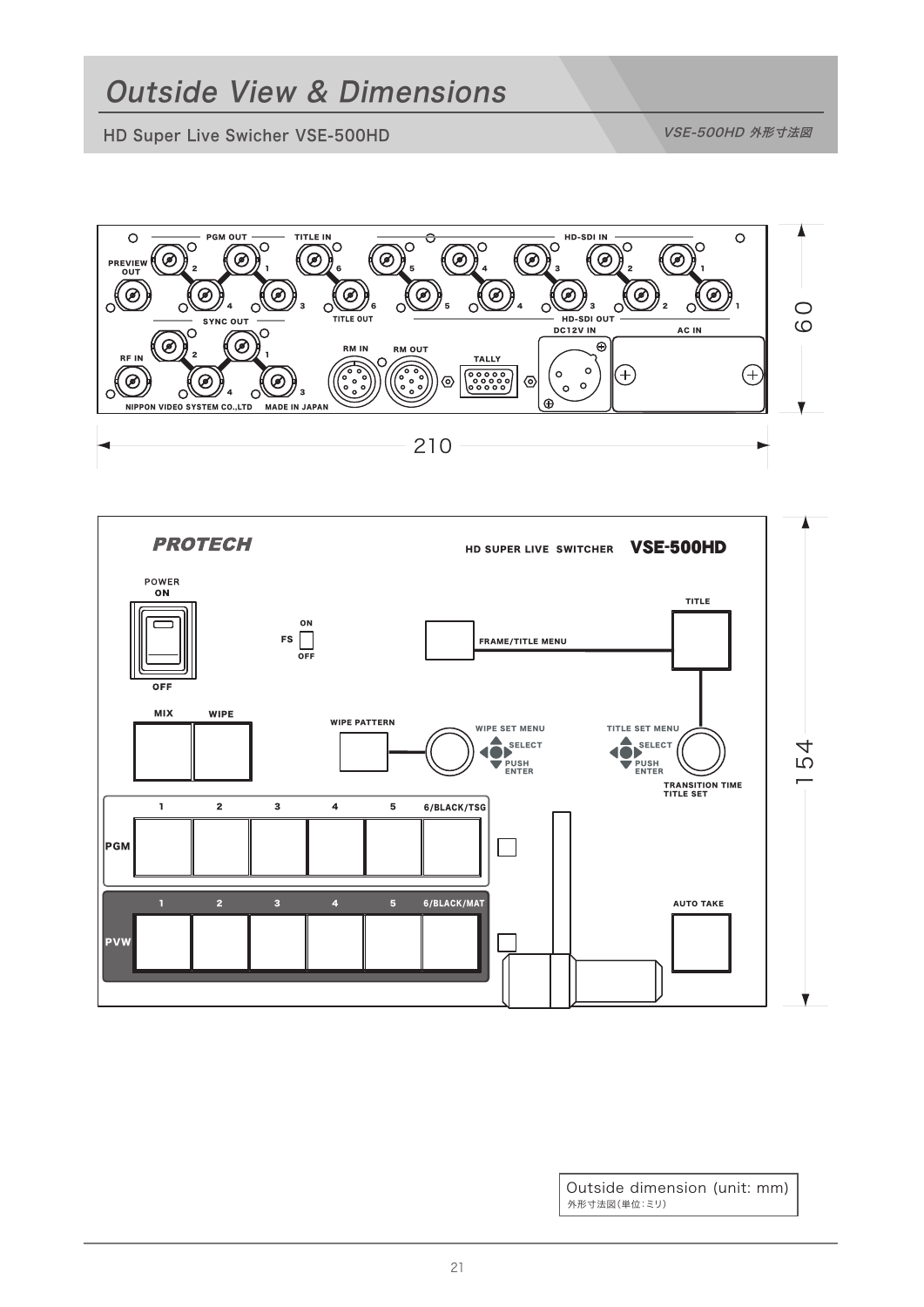# Specifications

## HD Super Live Switcher VSE-500HD Note of the USE of the USE-500HD de WSE-500HD de Manual De VSE-500HD de Manua

| 入力 / 出力<br>Input / Output |             |                                                                           |                                                              |               |  |  |
|---------------------------|-------------|---------------------------------------------------------------------------|--------------------------------------------------------------|---------------|--|--|
| <b>HD-SDI IN</b>          |             | HD-SDI IN: 1 to 5                                                         | BNC $x5$ : 1Vp-p, 75 $\Omega$ ,                              | 映像入力          |  |  |
|                           |             | TITLE IN: 1                                                               | BNC x1: 1Vp-p, 75Ω, (appropreated for HD-SDI IN)             |               |  |  |
| HD-SDI OUT                |             | HD-SDI OUT: 1 to 5                                                        | BNC x5: 1Vp-p, 75Ω, HD-SDI IN 1 to 5 through out             | 映像出力          |  |  |
|                           |             | TITLE OUT: 1                                                              | BNC x1: 1Vp-p, 75Ω, TITLE IN through out                     |               |  |  |
| PROGRAM OUT               |             | HD-SDI OUT : 1 (4 distribution)                                           |                                                              |               |  |  |
| PREVIEW OUT               |             | HD-SDI OUT: 1                                                             | BNC x1: 1Vp-p, 75Ω,                                          |               |  |  |
| Reference signal IN       |             | RF IN:1                                                                   | BNC x1: 1Vp-p, 75 $\Omega$ , external reference signal input | 同期信号          |  |  |
| Reference signal OUT      |             | SYNC OUT : 1 (4 distribution)                                             | BNC x4: 1Vp-p, 75Ω, SYNC. generator built-in                 |               |  |  |
| Frame Synchronization     |             | FS ON/OF                                                                  | Frame synchronizer built-in, on/off selectable               |               |  |  |
| REMOTE IN/OUT             |             | RM IN/OUT: 1/1                                                            | Mini 8-pin (female) x1/x1                                    | リモート信号        |  |  |
| Tally OUT                 |             | TALLY: 1                                                                  | D-sub 15-pin mini (female) x1                                | タリー信号出力       |  |  |
| DC IN                     |             | DC 12V IN: 1                                                              | XLR 4-pin (male)                                             | DC 電源         |  |  |
| MIX / WIPE                |             |                                                                           |                                                              |               |  |  |
| Cut and Mix transitions   |             | Direct Cut, Mix(Overlap), and Wipe                                        |                                                              | 映像切替          |  |  |
| Wipe patterns             |             | 11 patterns : Border ON/OFF, Color, Width, and Soft(Blur) are selectable. |                                                              | ワイプパターン       |  |  |
| Transition time           |             | 0 to 200 frames                                                           |                                                              | トランジションタイム    |  |  |
| General<br>一般             |             |                                                                           |                                                              |               |  |  |
| Power requirement         |             | DC 12 V (11 V - 18 V) approx. 12W (1 A)                                   |                                                              | DC 電源 消費電力    |  |  |
| Dimensions (WxHxD)        |             | 210 x 60 x 154 mm (excluding protrusions)                                 |                                                              | 外形寸法          |  |  |
| Weight                    |             | approx. 1.4 kg (without options)                                          |                                                              | 重量            |  |  |
| Operating<br>Conditions   | Temperature | 0 °C to 40 °C (20 °C to 30 °C recommended)                                |                                                              | 動作条件 温度(推奨温度) |  |  |
|                           | Humiditty   | 10 % to 85 % (no condensation)                                            | (結露のないこと)                                                    | 動作条件 湿度       |  |  |
| Storage<br>Conditions     | Temperature | $-10$ °C to 40 °C                                                         |                                                              | 保存条件 温度       |  |  |
|                           | Humiditty   | 0 % to 90 %                                                               |                                                              | 保存条件 湿度       |  |  |
| Standard accessories      |             | AC power cable, Operating Instructions                                    |                                                              | 付属品           |  |  |

\* Be sure to use the supplied AC power cable.

**NOTE** Features, design and specifications are subject to change without notice.

デザイン, 仕様は、予告なく変更することがあります。